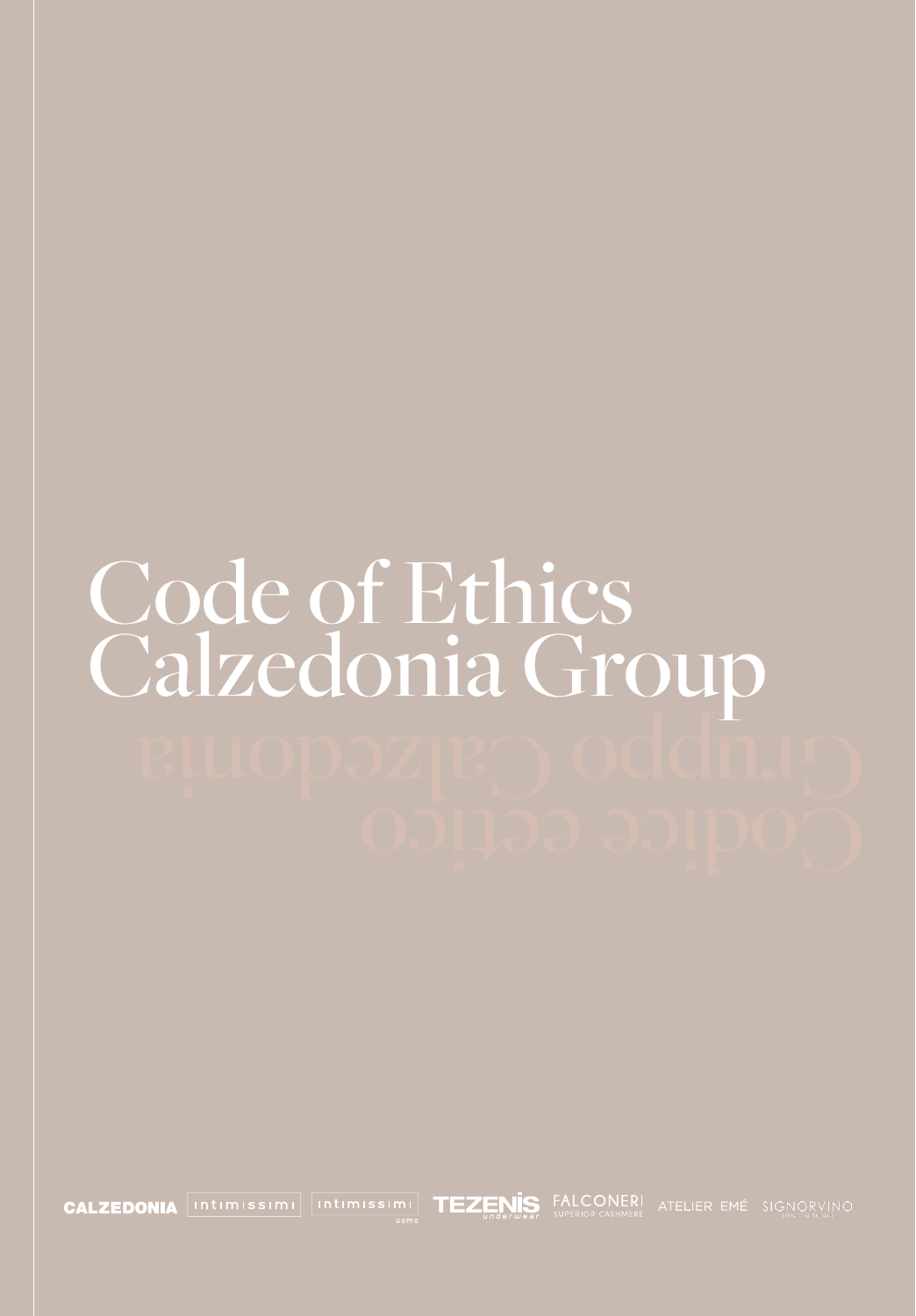## CODE OF ETHICS CALZEDONIA GROUP index

| 1               | Purpose                                                                          |
|-----------------|----------------------------------------------------------------------------------|
| 2               | Scope of application                                                             |
| 3               | Commitments: sustainable development goals                                       |
| $\overline{4}$  | Operating principles of the Calzedonia Group                                     |
| 4.1             | Human rights                                                                     |
| 4.2             | Fight against corruption                                                         |
| 4.3             | Diversity and personnel management                                               |
| 5               | <b>Stakeholders</b>                                                              |
| 5.1             | Employees                                                                        |
| 5.1.1           | Respect for competition                                                          |
| 5.1.2           | Conflict of interests                                                            |
| 5.1.3           | Conducting other activities                                                      |
| 5.1.4           | Using the company's property and services                                        |
| 5.1.5           | Dealings with public authorities and government employees                        |
| 5.2             | Suppliers                                                                        |
| 5.2.1           | Relationships with suppliers                                                     |
| 5.3             | <b>Business partners</b>                                                         |
| 5.4             | Shareholders                                                                     |
| 5.5             | Customers                                                                        |
| 5.5.1           | Dealings with customers                                                          |
| 5.6             | The community                                                                    |
| 6               | The environment                                                                  |
| 7               | Animal welfare                                                                   |
| 8               | Compliance system and internal control                                           |
| 8.1             | 231/01 compliance system                                                         |
| 8.2             | Compliance with applicable laws and internal regulations                         |
| 8.3             | Protection of intellectual and industrial property rights                        |
| 8.4             | Confidentiality of information and personal data protection                      |
| 8.5             | Transaction record                                                               |
| 9               | Whistleblowing                                                                   |
| 10 <sup>°</sup> | Dissemination, implementation, non-compliance and revision of the Code of Ethics |
| 10.1            | Disseminating the Code of Ethics                                                 |
| 10.2            | Implementing the Code of Ethics                                                  |
| 10.3            | Breaching the Code of Ethics                                                     |
|                 |                                                                                  |

2 10.4 Updating and revising the Code of Ethics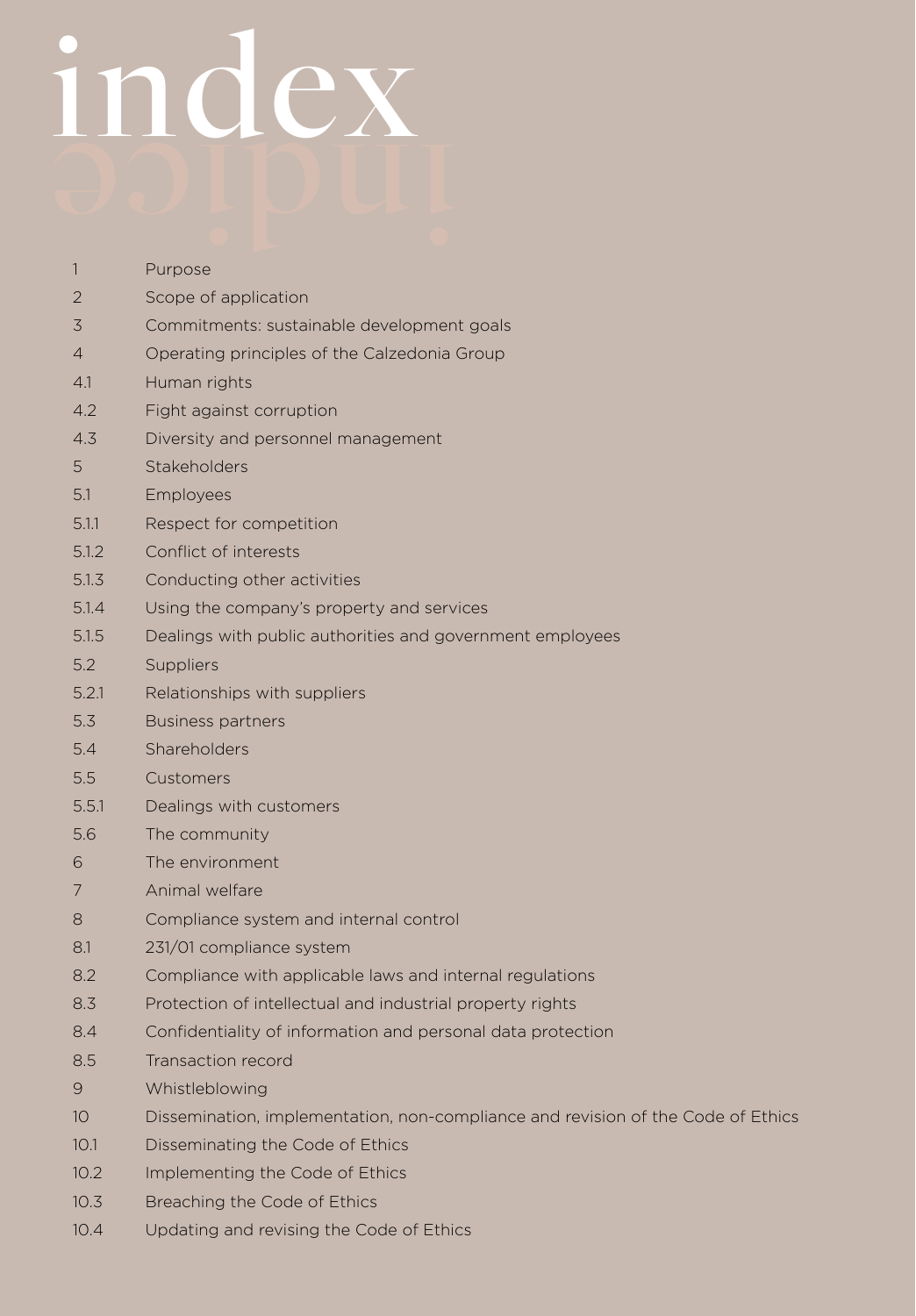## 1. purpose

The Code of Ethics of the Calzedonia Group was approved by the Board of Directors of Calzedonia Holding S.p.A. on 12 November 2018.

The Code of Ethics is a public statement that sets out the general guidelines and rules of conducts for Calzedonia's employees and collaborators and all those who, directly or indirectly, participate in the success and contribution of the economic wellbeing of the communities where the Calzedonia Group operates.

Calzedonia Holding and the companies subject to its management and coordination (hereinafter, the "Calzedonia Group" or "Group") adopt this Code of Ethics in order to define the values to follow with utmost clarity and transparency while giving concreteness and credibility to the contents of the code and to that end organisational instruments and general control principles have been adopted, among which, the formal and substantial legitimacy of the conduct of members of the governing bodies and own employees at any organisational level, accounting transparency and the dissemination of a culture oriented towards the control and management of the activities.

The Calzedonia Group conducts its activities in compliance with the principles of the Code of Ethics, consisting primarily of the Organisational Model and the Internal Control System of the Group, in the conviction that ethics in work and business are a prerequisite for the creation of value for a successful sound business which is an expression of its territory from which it receives and re-distributes resources.

In this regard, the Group works and promotes high levels of work standards, including environmental protection and standards to fight against corruption by implementing social interventions and initiatives, promoting reconciliation policies among work and family while ensuring the protection of workers' self-respect and psychophysical integrity and the properly dealing with diversity of the less represented genders. Likewise, the Group fosters policies to promote and protect cultural and linguistic diversity, as well as the ethnic and religious diversity of workers within the scope of promoting integration and inclusion.

The Code of Ethics of the Group constitutes an integral and fundamental part of the Organisational Models envisaged in Legislative Decree 231/01 on criminal liability of entities for the companies of the Group with branches located in Italy which have adopted said Organisational Models to prevent offences and implement ethical and business guidelines for all the other companies of the Group with branches in foreign countries to ensure and assume responsibility towards consumers and the market with guidelines and principles to follow in managing the business, as well as rules of conduct binding on members of the Company, executives, employees/collaborators and on all those who act on behalf of the Company for any reason.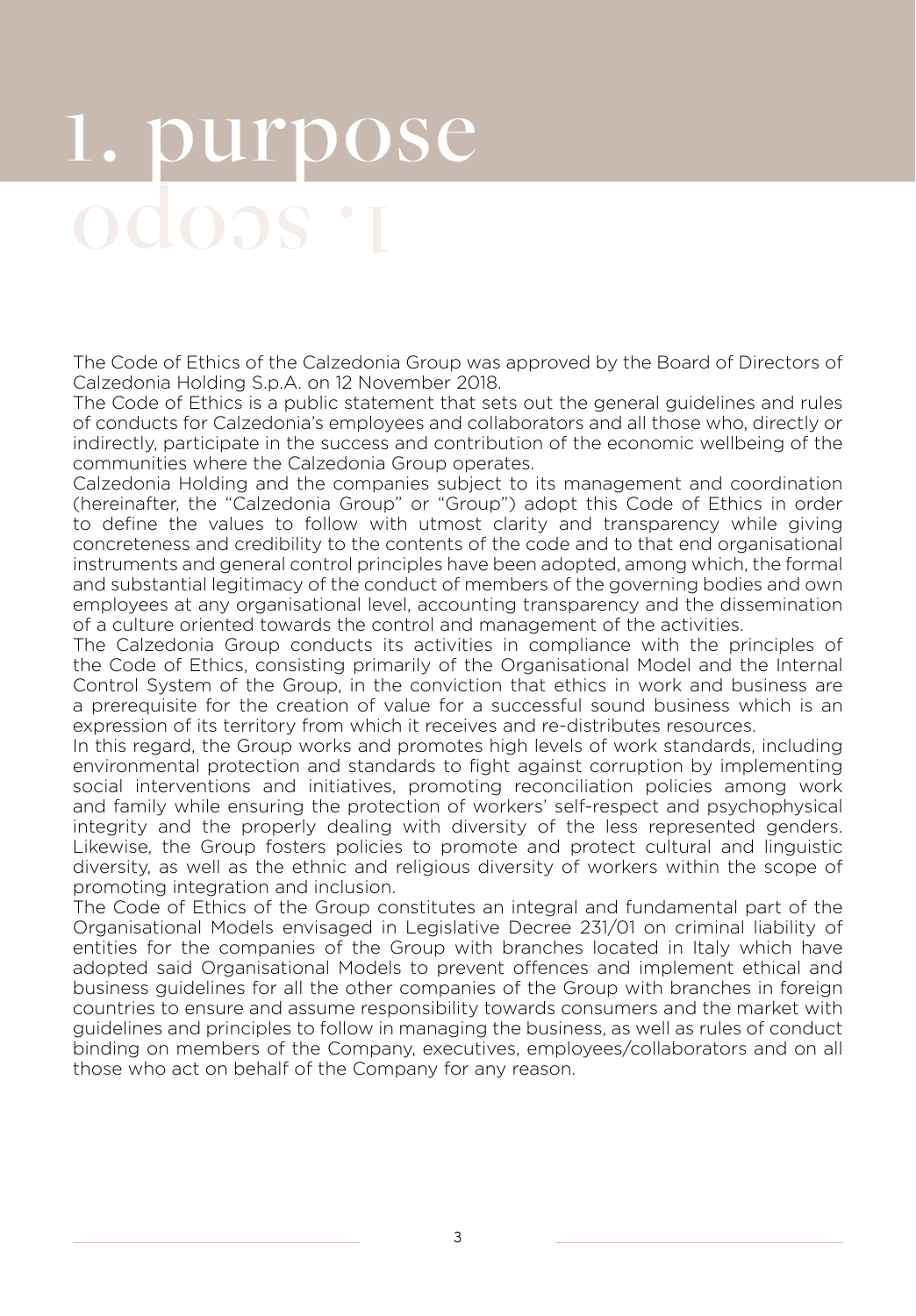The Group conforms its business management and coordination guidelines to the principles of the Code of Ethics within the scope of implementing a proper business management for the Company to ensure transparency and efficiency in corporate processes through a proper exchange of information in respect of laws and regulations, the reliability and publication of documents and operations, even through their traceability, in such a manner as to ensure they are always consistent with the policies of the Group and the Code of Ethics.

The purpose of the Code of Ethics is to define principles laid down by the Calzedonia Group in dealings with all stakeholders: employees, customers, shareholders, manufacturers, suppliers, business partners, consultants, non-governmental organisations and local communities and the company in general thereby promoting the inclusion of sustainable practices within its entire business model.

The Code of Ethics of the Group is inspired by best practices and major standards, guidelines and regulations in force nationwide and internationally on corporate social responsibility, corporate governance, human rights and the environment, like the International Charter of Human Rights of the United Nations, the European Union Charter of Rights, the Fundamental Conventions and the Declaration on Fundamental Principles and Rights at Work of the International Labour Organisation (ILO), the Ten Principles of the Global Compact of the United Nations and the Guidelines for Multinational Enterprises of the Organisation for Economic Co-operation and Development (OECD).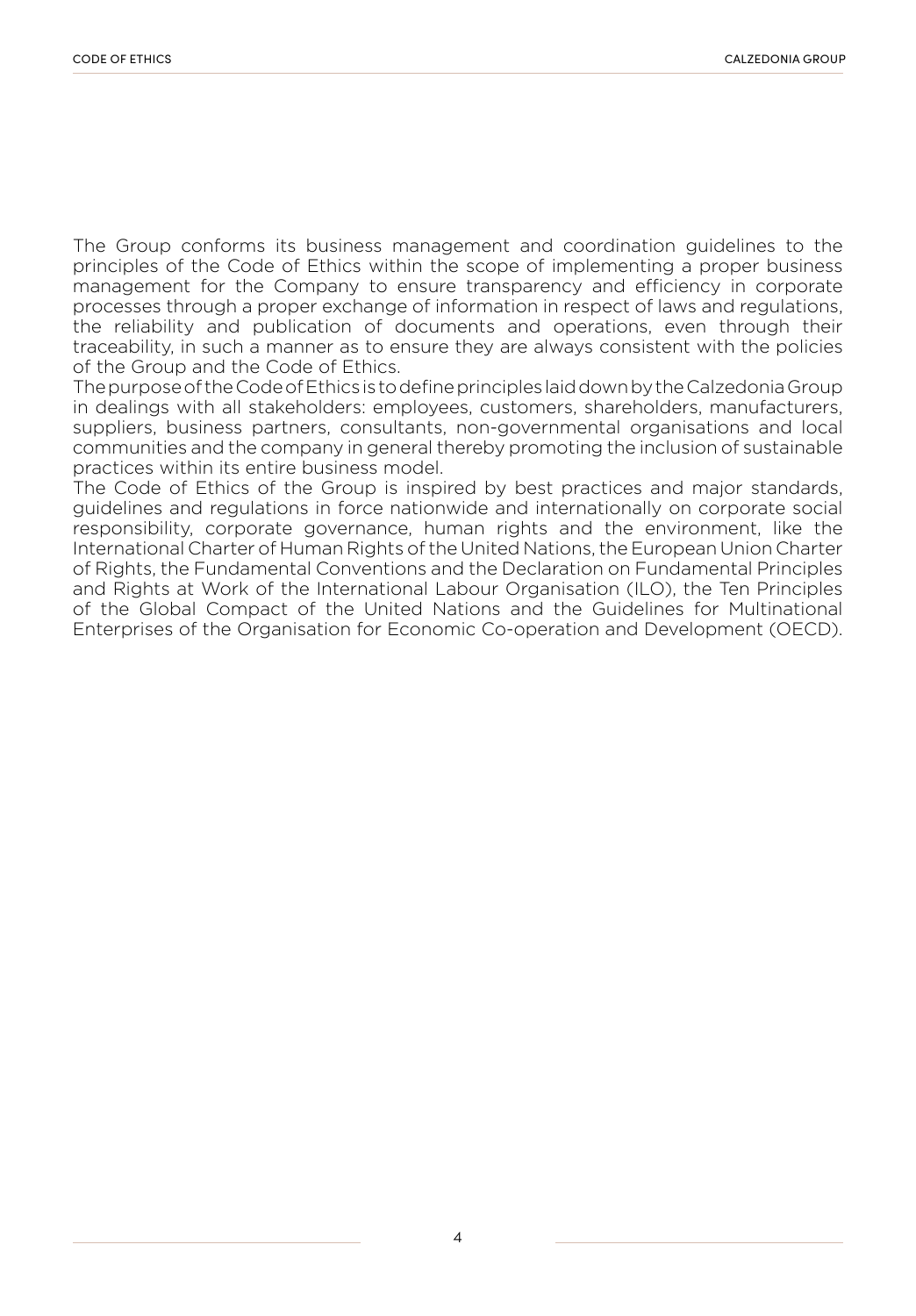## 2. scope of application of application

Those working on behalf of Calzedonia are called to abide by the laws and regulations of the countries in which they conduct their activities and hence comply with the rules of the international community. Given the Group's global strategic vision, the Company feels the need to go beyond by requiring the recipients of the Code of Ethics to comply with ethical standards and behavioural principles that are mentioned hereafter which may be even more restrictive than mandatory legislation of the country of reference.

This Code of Ethics is therefore applied worldwide and is binding on all the companies pertaining to the Calzedonia Group and all members of staff, regardless of their job, position or role. To that end, the Calzedonia Group includes any company where Calzedonia Holding S.p.A. holds at least 50% of share capital or voting rights, directly or indirectly.

The full or partial application of this Code of Ethics can be extended to any natural or legal person associated with the Calzedonia Group in case in which it is considered appropriate in order to pursue the Group's purpose and as long as it is feasible based on the nature of the relationship. This shall be personally notified to all executives, directors and any other person who represents the Calzedonia Group, where required depending on the type of relationship with the company and said persons shall undertake to abide by the Code of Ethics through a written agreement. Likewise, the obligation to apply the Code of Ethics shall be expressly required in job contracts of employees who will receive a copy when they are hired.

Exemption to said obligation in specific cases duly highlighted, can be authorised by the Board of Directors of Calzedonia Holding S.p.A.

The Code of Ethics is addressed to the various recipients according to the most appropriate methods and according to the procedures outlined hereafter.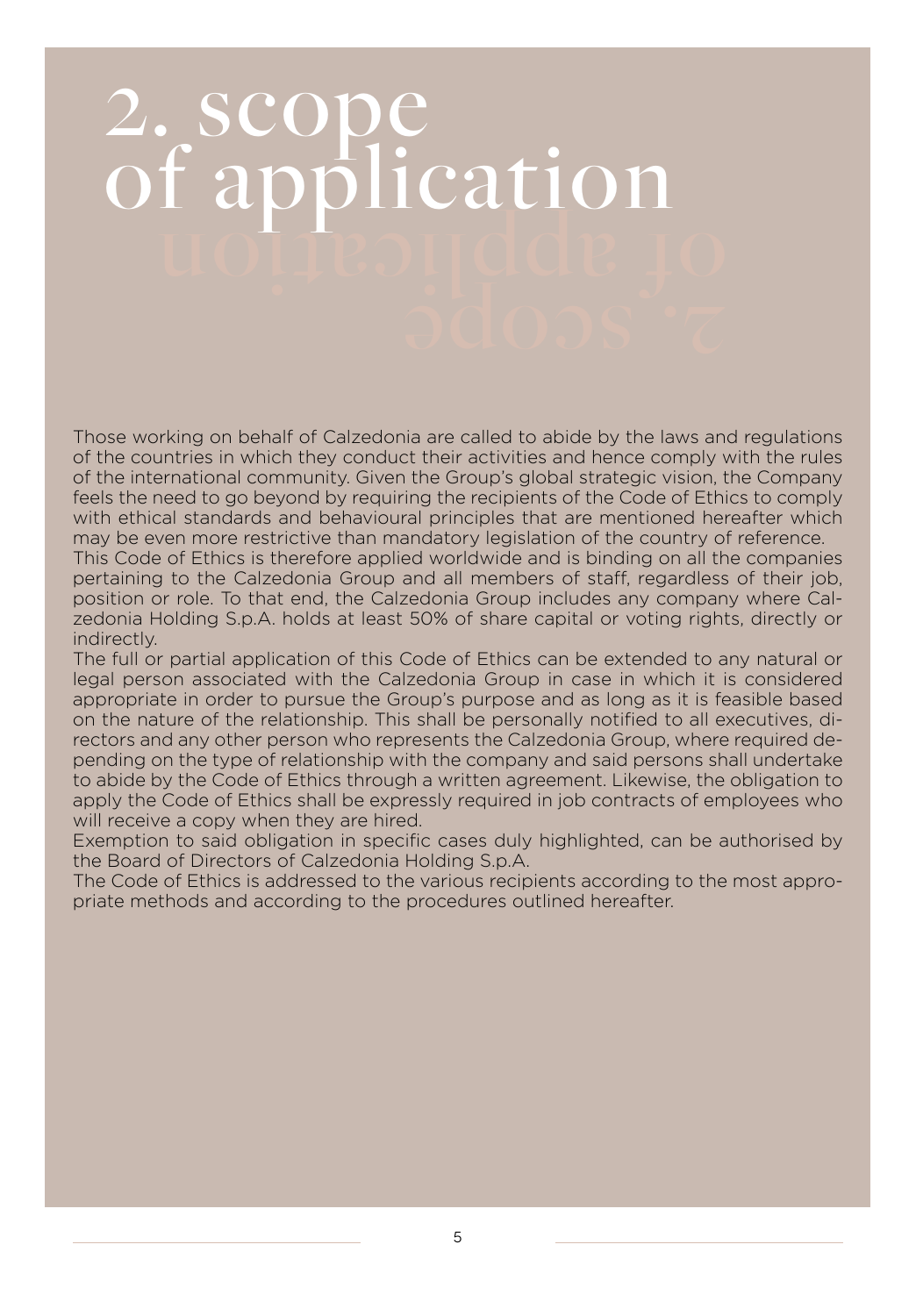### 3. Commitments: sustainable development goals

In order to comply with the Agenda for Sustainable Development of the United Nations, the Calzedonia Group intends to pursue its Sustainable Development Goals. Moreover, the Group acknowledges that the respect for human rights within the scope of the UN Guiding Principles on Business and Human Rights is a key factor for sustainable development. Sustainability is interpreted as being able to offer a range of products whose entire production line can strictly comply with human and social rights and with the strictest standards on the environment, health and safety, all based on transparency and constant dialogue with the stakeholders of the Calzedonia Group.

In this context, the Calzedonia Group undertakes to assume an active role in promoting human rights while working pro-actively to ensure they are respected. Said commitment requires the prevention or if appropriate, the reduction of negative consequences in own activities with respect to human rights. Likewise, the Calzedonia Group will make its best efforts to prevent or reduce negative consequences on human rights directly associated in business dealings with third parties.

Said commitment which is reflected in the corporate culture firmly rooted on the sustainability of its business model, covers all transactions and the entire chain of values of the Group.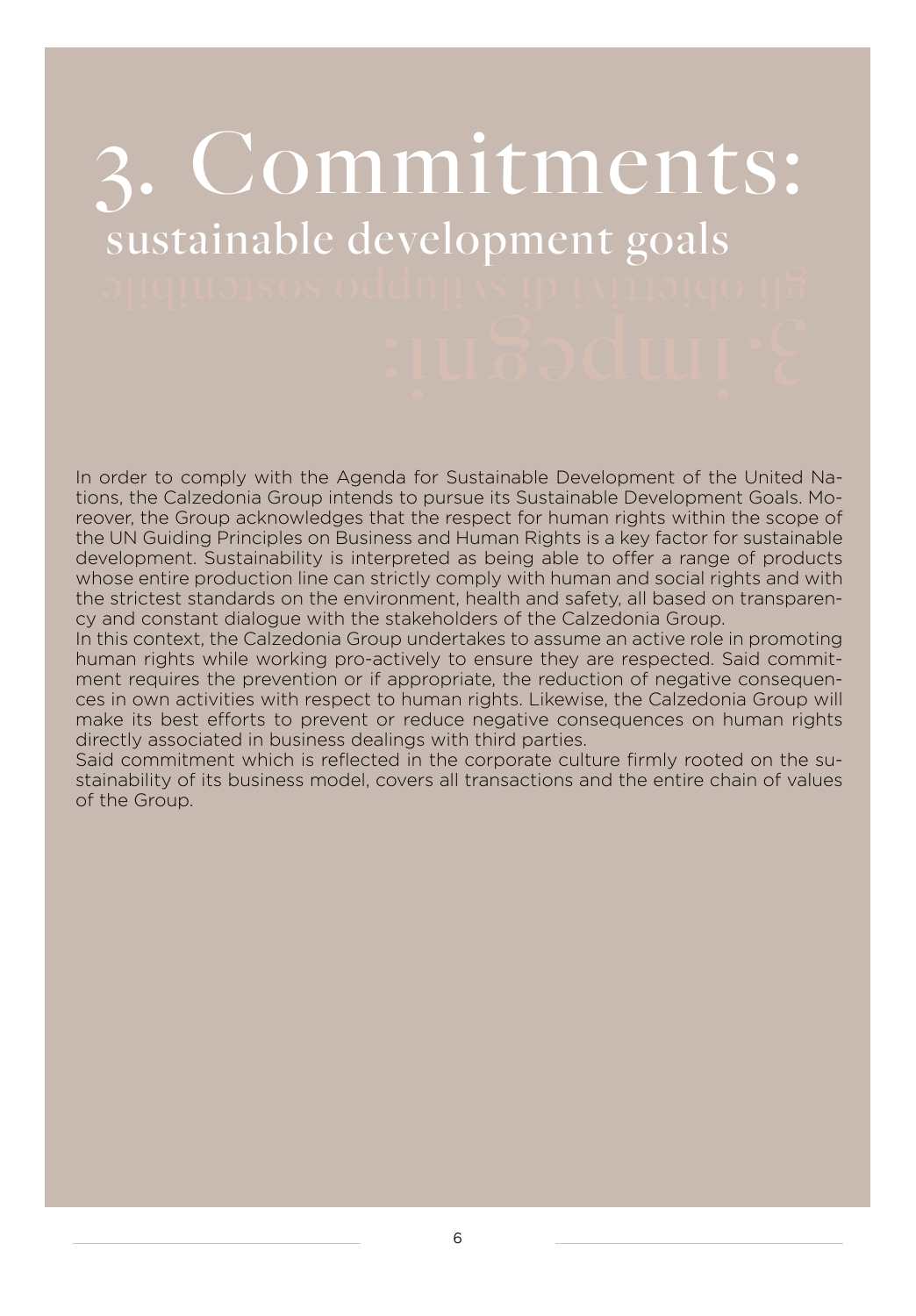## 4.Operating principles of the Calzedonia Group

#### **4.1 HUMAN RIGHTS**

The Calzedonia Group implements its commitment to respect and promote human rights, as set out by the UN Guiding Principles on Business and Human Rights while promoting said rights in the communities where it operates.

This Code of Ethics is inspired by the following international declarations:

• The UN Charter of Human Rights which includes:

- a) The Universal Declaration of Human Rights
- b) The International Covenant on Civil and Political Rights
- c) The International Covenant on Economic, Social and Cultural Rights

• The Fundamental Conventions of the International Labour Organisation (hereinafter, "ILO"), the ILO Declaration on Fundamental Principles and Rights at Work and the Decent Work Agenda.

- The Ten Principles of the United Nations Global Compact
- The United Nations Guiding Principles on Business and Human Rights
- The Guidelines for Multinational Enterprises of the Organisation for Economic Cooperation and Development (OECD)

Moreover, the Calzedonia Group strengthens its responsibility towards sustainability and the protection of human rights by contributing to the 17 Sustainable Development Goals of the United Nations within the scope of the 2030 Agenda for Sustainable Development. Based on a revision of its business model and expectations of stakeholders, the Calzedonia Group has identified the human rights, work and non-work related, directly associated with its value chain. Notwithstanding the above, the Calzedonia Group re-affirms its commitment to respect and promote all human rights recognised internationally, in particular:

• **Respect for the rights of minorities and communities:** The Calzedonia Group undertakes to comply with the rights of the local communities in the areas where it runs its business and comply with laws, the culture and local customs while undertaking to keep an open dialogue with its stakeholders and pay particular attention to the most vulnerable groups.

• **Right to privacy:** The Calzedonia Group complies with the privacy rights of all persons with whom it engages in business and will ensure the proper use of any personal data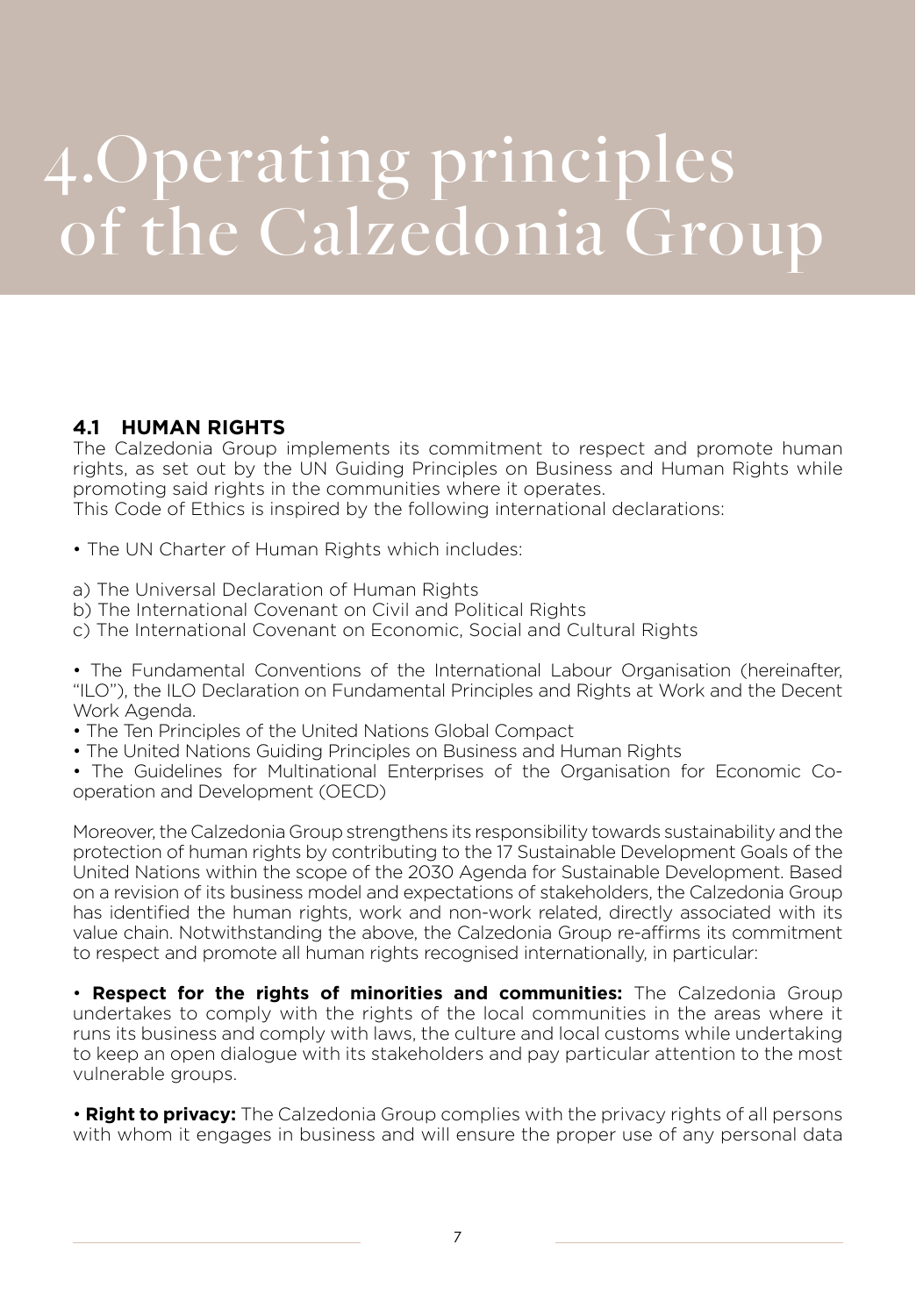gathered in all the countries in which it operates.

• **Right to health:** The Calzedonia Group undertakes to take the necessary measures to ensure that its products do not pose a threat to the health and safety of customers. • **Right to freedom of opinion, information and expression:** The Calzedonia Group undertakes to comply with and promote within its scope of application, the right to freedom of opinion, information and expression thereby respecting the diversity in opinion while promoting a two-way communication with its stakeholders.

• **Right to security of the person:** The Calzedonia Group undertakes to ensure the security of all persons who the Group deals with in all of its areas. Private security companies to which the Group is associated act in compliance with applicable laws and regulations and respect human rights.

• **Helping fight against corruption:** The Calzedonia Group is committed to helping fight against all types of corruption, direct or indirect, including extortion and bribery, in compliance with Principle 10 of the Global Compact of the United Nations. The Calzedonia Group relies on a prevention model against criminal threats and a compliance model to prevent illegitimate or unlawful conduct associated with any form of corruption.

• **Right to water and the environment:** The Calzedonia Group undertakes to incorporate environmental variables, namely those associated with consequences in climate changes and in water management, during the planning and implementation of its activities and those of its business partners thereby promoting responsible environmental behaviour among its staff, its suppliers and the company in general.

The Group relies on a solid and efficient global environmental management standard. The Calzedonia Group will abide by environmental laws and regulations that apply to its activities, in addition to any other future obligation and will make special efforts to prevent pollution while reducing as much as possible the potential environmental impact generated by its chain of distribution, both in terms of human and natural resources.

Likewise, the Group will contribute to protect the environment by implementing measures for constant improvement and reduction of greenhouse gas emissions, direct or indirect, as well as reduce consumption of resources, monitoring spills of chemicals, minimizing the use of components that are potentially hazardous for the environment or for people and in general oversee the entire environmental management system of the Group.

To that end, the Calzedonia Group is aware of the importance of the First Universal Legally Binding Global Climate Agreement., ratified by 195 countries on December 2015 during the Climate Change Conference in Paris (COP21).

**• Against forced or compulsory labour:** The Calzedonia Group rejects any form of forced or compulsory labour. This applies to own employees and those of the Group's distribution chain in its entirely, as well as any natural or legal person associated with the Calzedonia Group. The Calzedonia Group abides by the United Nations Global Compact principles according to which companies are bound to support the elimination of any form of forced or compulsory labour or any work under coercion.

• **Against child labour:** The Calzedonia Group respects rights of children and rejects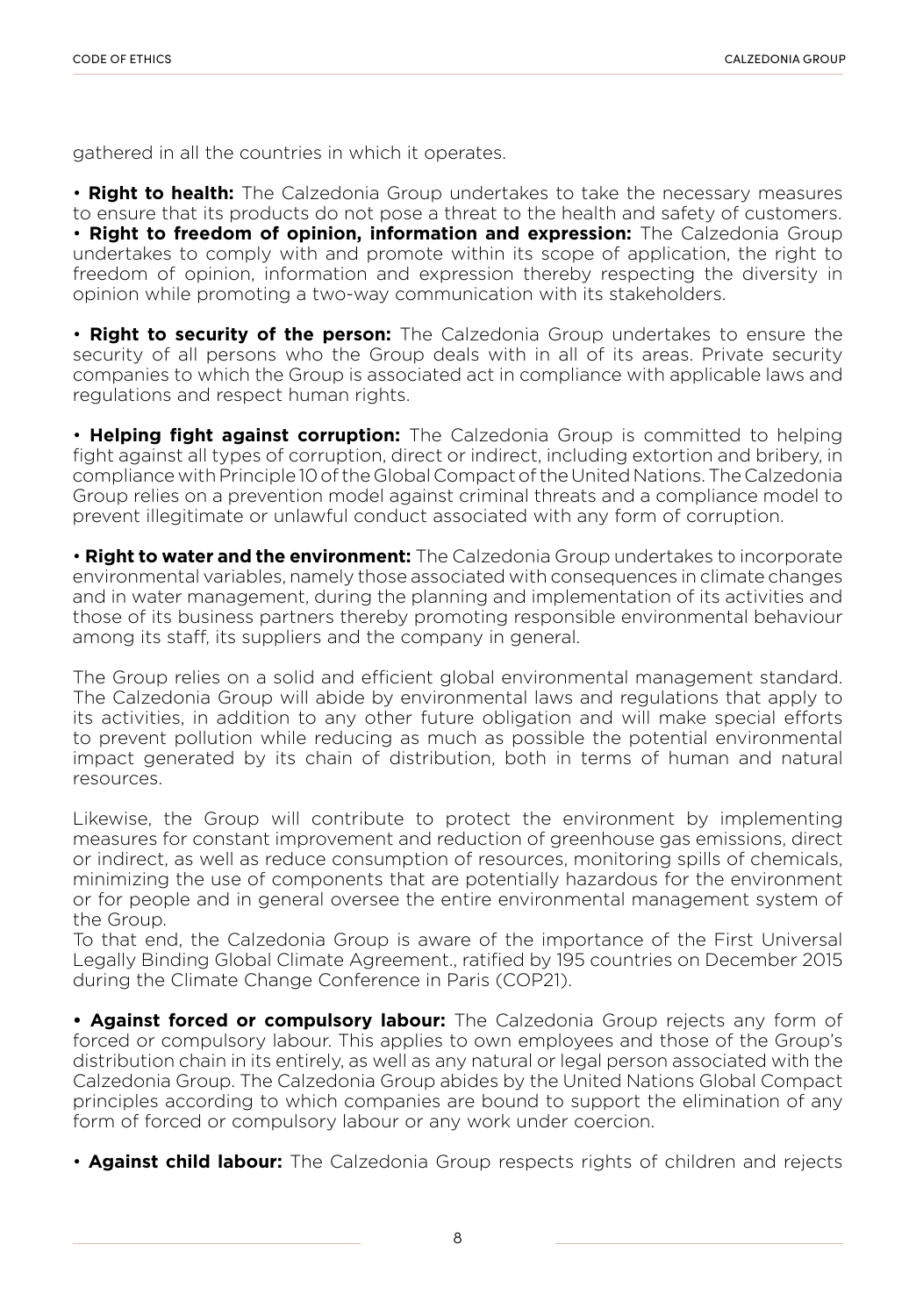child labour complying with the minimum age required for employment, as set out by the national laws of every country.

• **Against discrimination and promoting diversity:** The Calzedonia Group rejects any form of discrimination while respecting the diversity of its employees and offering equal job opportunities and a chance for professional advancement. Employees of the Group will not be exposed to discrimination based on race, origin, ethnic group, disability, disease, religion, marital status, sexual orientation, political opinion, age, nationality, gender or for any other reason. Moreover, manufacturers and suppliers will refrain from engaging in any discriminatory practices in relation to recruitment, salaries, training opportunities, advancement, termination of job contracts or retirement.

• **Respect for freedom of association and collective bargaining:** The Calzedonia Group recognises the right of employees to set up, participate or join trade unions or organisations aimed at protecting and promoting their interests, regardless of the environment in which they work. Moreover, the Group ensures its workers compliance to collective bargaining, freedom of opinion and the protection of workers' representatives. The manufacturers and suppliers of the Calzedonia Group ensure its employees, without distinction, freedom of association and collective bargaining, as well as the right to join a trade union. There will be no retaliation if said rights are exercised and no compensation or payment of any sort will be offered to employees to prevent the exercise of said rights. Likewise, said manufacturers and suppliers must adopt a proactive attitude and support trade union activities when operating within the Calzedonia Group.

• **Protection of workers' health and safety:** All employees of the Calzedonia Group work in a healthy and safe working environment. The Calzedonia Group guarantees a healthy and safe working environment for all its employees thanks to the compliance of procedures and standards on occupational, health and safety risks in the workplace thereby meeting all obligations set out by the national laws and regulations of the countries in which the Group operates. The manufacturers and suppliers of the Calzedonia Group will also offer a healthy and safe working environment to all their employees thereby guaranteeing minimum light, ventilation, hygiene conditions as well as comply with fire prevention standards, safety and ensure access to drinking water. If required, facilities will be provided to preserve food, including accommodation and if provided, they will be clean and safe. Said manufacturers and suppliers will take the necessary precautions to prevent accidents and damages to the health of workers while minimising work-related risks as much as possible. Manufacturers and suppliers will regularly offer training courses to their employees on workplace health and safety. The Calzedonia Group will duly keep track of training courses offered. Likewise, a workplace health and safety representative will be appointed within the management team and will have the appropriate decisional powers.

• **Just, fair and favourable working conditions:** The Calzedonia Group treats all of its employees with respect and in a just and fair manner, paying their wages in compliance with applicable laws, observing laws on minimum wage, overtime work and benefits. Manufacturers and suppliers will not make any withholdings or deductions on wages for disciplinary reasons or for any other reasons without the express authorisation of workers, except for those required by applicable regulations. Likewise, they will provide all workers the following: written, understandable information regarding their wage conditions at the time of hire and detailed information on their salaries, every time they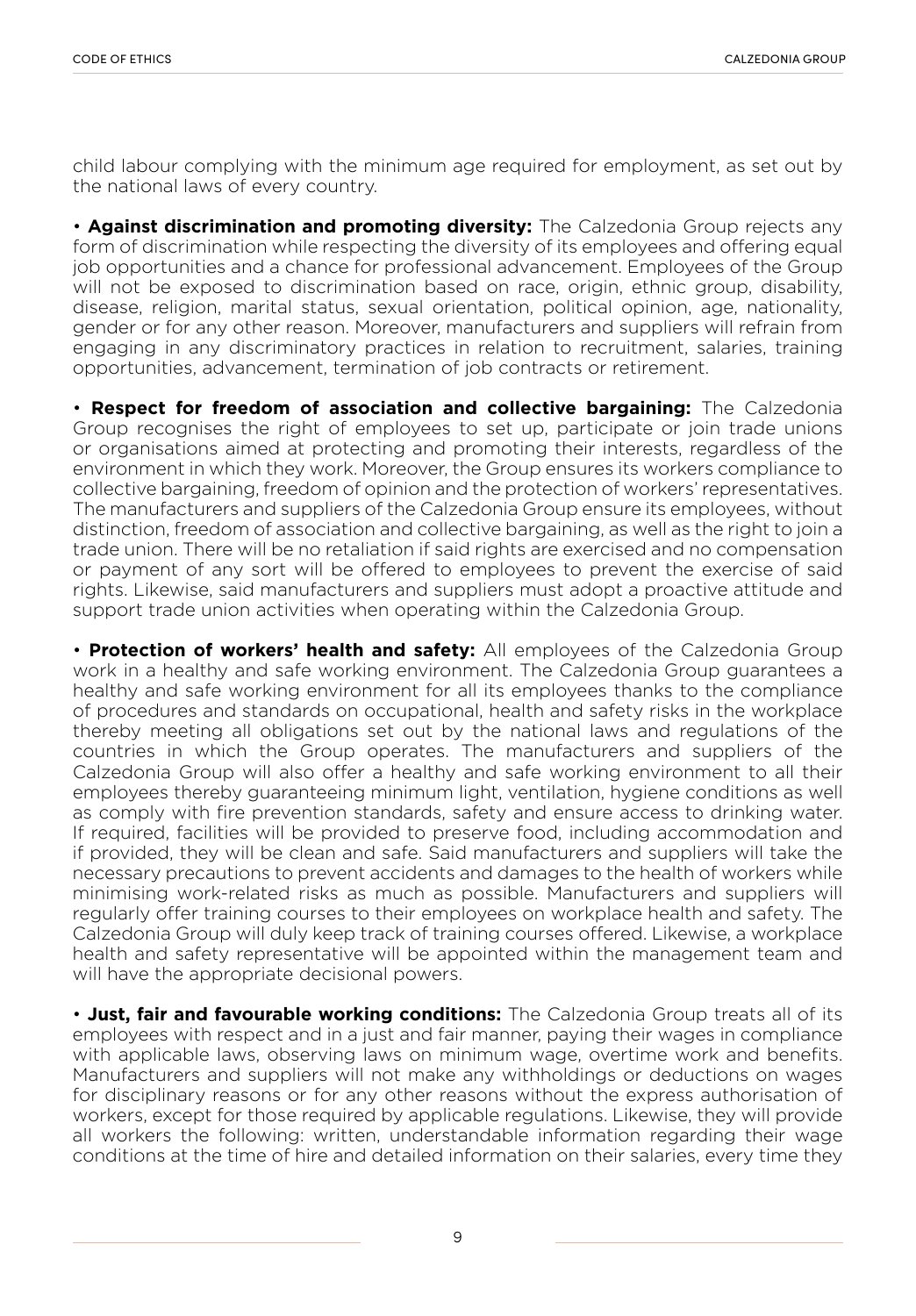are paid. Moreover, manufacturers and suppliers will ensure that salaries are paid on time, as well as any other payment or benefit in full compliance with applicable laws and in particular, guarantee that payments are made in the best suited manner for workers.

The Calzedonia Group guarantees its employees a working environment free of any form of harassment, intimidation or violence. Therefore, any form of harassment or abuse towards employees is strictly prohibited, including sexual, psychological or verbal harassment, as well as any other conduct that may create an intimidating, offensive or hostile working environment. Manufacturers and suppliers of the Calzedonia Group will be bound to abide by the provisions of this Code of Ethics in order to guarantee all employees just, fair and favourable working conditions.

#### **4.2 FIGHT AGAINST CORRUPTION**

The Calzedonia Group is strongly committed to fight against any form of corruption in all countries in which it operates and to that end, is committed to preventing and will fight against any form of corruption in the broadest sense, public or private, and in particular:

active corruption where a person gives or promise another any benefit (money, gifts or other) with the purpose of persuading that person not to fulfil his/her own duties;

passive corruption where a person requests or receives from another any benefit with the purpose of not fulfilling his/her own duties.

In this respect, Calzedonia condemns any sort of conduct or behaviour contrary to laws and regulations or in any case, conduct that breaches internal rules or principles of sound and transparent business management, principles of which the companies of the Group are inspired by according to the methods set out by this Code of Ethics in dealings with the various stakeholders (public authorities and in particular civil servants, but also manufacturers and suppliers, business partners, non-governmental organisations and local communities).

Calzedonia ensures the prevention of potential corruptive offences relying on all instruments and available resources by training staff, through constant monitoring of activities at risk and through the application of sanctions for said violations.

The Group strictly prosecutes behaviour that does not conform to ethical and legal principles and implements policies to interact and involve staff members and third parties (suppliers and collaborators) with the conviction that all stakeholders can help prevent and mitigate own risks in the company activities in terms of sustainability in the mid-long term.

#### **4.3 DIVERSITY AND PERSONNEL MANAGEMENT**

From a perspective of harmony and equality in a healthy, stimulating and productive working environment, policies aimed at removing and overcoming gender obstacles within the organisation have been reinforced within the Calzedonia Group and inclusion policies of any "diversity" have been promoted with special emphasis and care in developing growth opportunities for diverse people.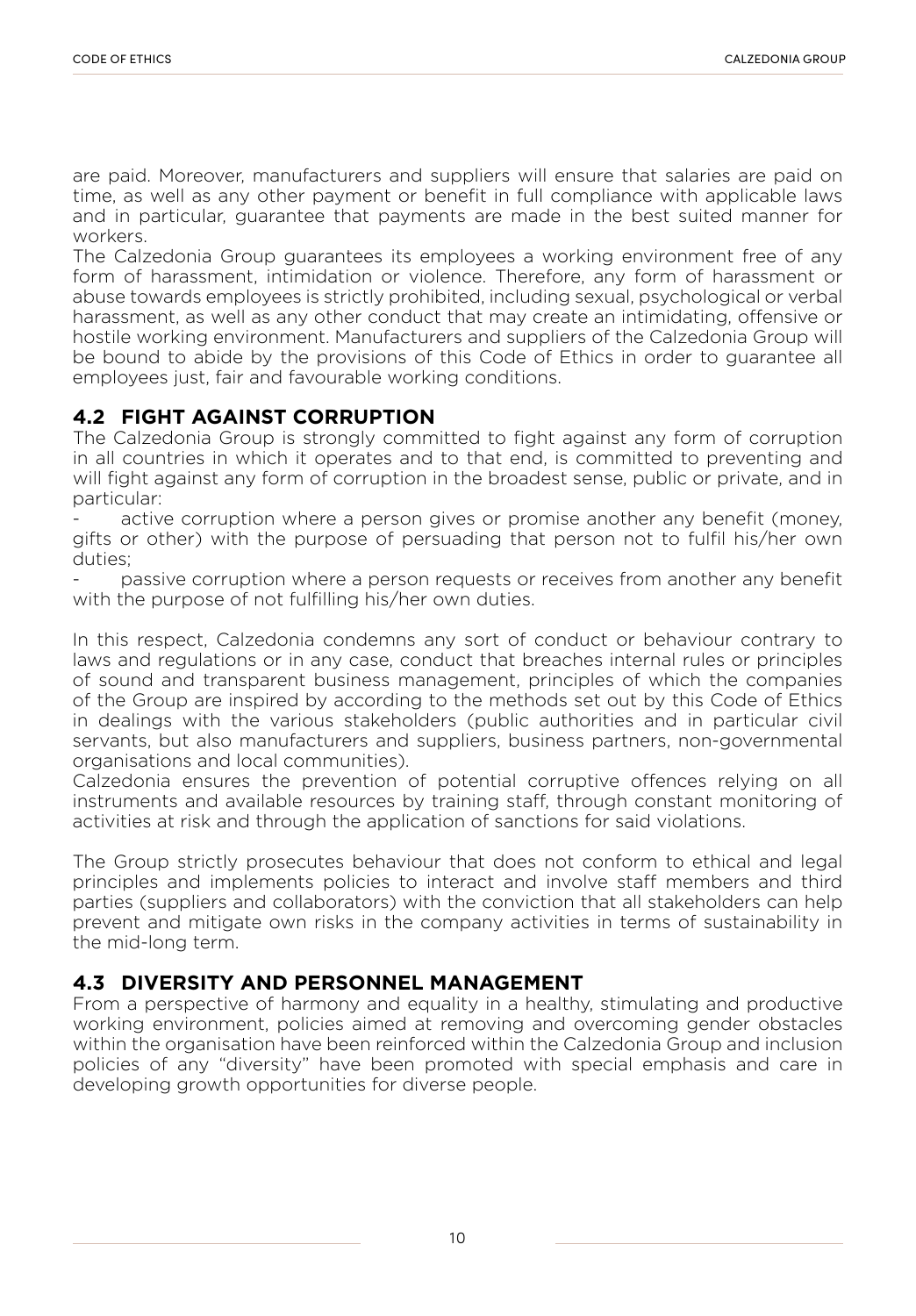Calzedonia undertakes to prevent and fight against any form of discrimination based on gender, age, race, ethnic group or nationality, political opinion, religion or sexual orientation, language, health conditions or disability, pregnancy, maternity or paternity, including adoptions, trade union affiliations and any other form of diversity. The Company adopts policies to favour social aspects and those regarding the management of its staff, namely actions and measures aimed at guaranteeing equal opportunities and prevent discrimination, the implementation of conventions of international and supranational organisations, as well as dialogue with social partners.

Calzedonia relies on a performance assessment system compatible with an individual's enhancement and development to have a merit-based system without any prejudice.

Special emphasis is given to social inclusion policies, as well as to policies on the integration of expatriate staff, workplace health and safety, work-life balance and on the turnover of staff based on age, salary/wages and professional level, as well as work organisation; maternity protection and promotion in general of policies to support families.

A major consideration regarding the Group is based on the fact that women are still severely under-represented in decisional roles for many reasons, despite the fact that many international companies have adopted and implemented policies on gender and diversity.

This is why Calzedonia intends to act and put into effect policies to get rid of inequality while guaranteeing equal pay and general welfare policies/policies to support the families of employees and women as individuals. This is done due to complex reasons of equality, the economic wellbeing of children and families, as well as due to the society in general and the increasing number of women in the labour market, including equal pay, as it is crucial for the economic growth of the country and has a quite significant trait in Calzedonia where there is a strong presence of women, considerably by role, qualification and lastly their number within the organisation.

Generally, the guidelines followed by the Group to overcome gender diversity and contribute to the consolidation of a gender culture with respect to differences, aiming for economic equality of women and men (e.g. facilitate balance in household responsibilities with corporate welfare policies, such as childcare services, maternity leave and flexible job conditions, etc), equal salaries for jobs of equal value (e.g. reduce disparity in economic sectors and in occupations, equality in the decisional process (improve the balance between men and women who fill a major position in the company; ensure balance in gender representation among executives and directors; promoting equality in the decisional process implies a better balance between men and women in top management positions and in the pool of best talents), dignity, integrity and fight against gender violence and equality among women and man in external actions (e.g. strengthen gender integration by including considerations on gender equality in impact assessments and analysis, in line with general principles of sustainability; define and implement corporate policies that, starting from top management, can involve everyone at all levels of the organisation with respect to the principle of equal dignity and treatment in the workplace; inform personnel of the commitment assumed in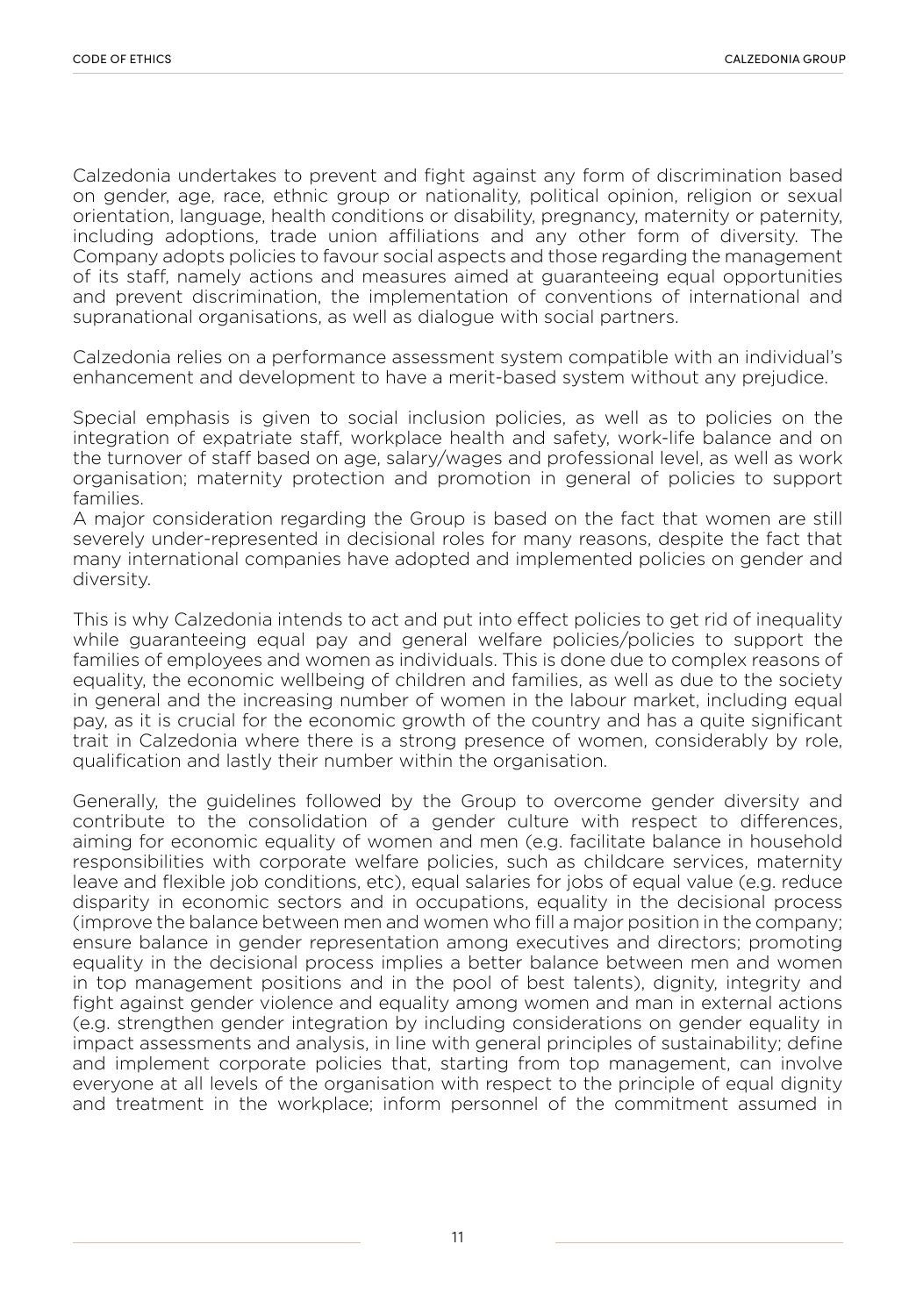favour of a corporate culture of equal opportunities in the most proper manner by providing information on projects undertaken thereof and the practical results achieved; promote external visibility of the corporate commitment by witnessing the adopted policies and obtained progresses within the scope of a responsible community of solidarity).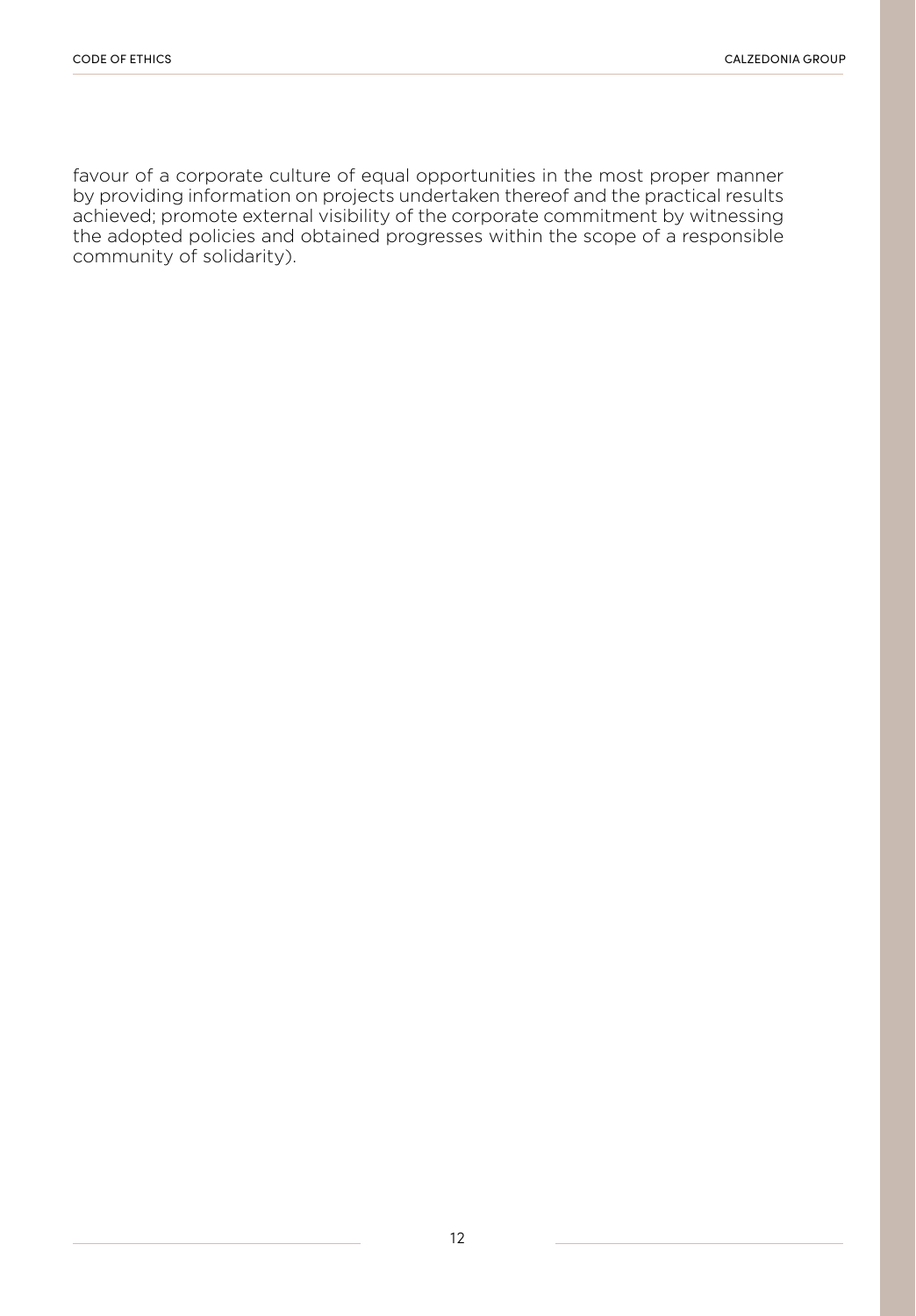# 5.stakeholders

#### **5.1 EMPLOYEES**

The Calzedonia Group undertakes to comply with workers' human rights of all its employees and in particular those rights defined as fundamental by the ILO Conventions. In turn, the Calzedonia Group expects for all employees of the Group to fully comply with human rights and encourages the promotion of said rights. The commitments of the Calzedonia Group assumed towards its employees are discussed in this Code of Ethics and are acknowledged in internal rules and procedures.

Employees of the Calzedonia Group must behave in full compliance with the provisions of this Code of Ethics, both in letter and in spirit, defined as an ethnic commitment with basic standards and principles for the proper development of relations between the Calzedonia Group and its main stakeholders wherever the Group carries out its activities.

The Code of Ethics is based on the following principles:

 All the operations of the Calzedonia Group will be carried out according to an ethical and responsible perspective.

 Compliance of laws and regulations of every country.

 The conduct of employees of the Calzedonia Group will comply with the provisions of this Code of Ethics, both in letter and in spirit.

 All natural and legal persons who engage in any professional, economic, social or industrial dealing with the Calzedonia Group, directly or indirectly, will be treated equally and with respect.

 All the activities of the Calzedonia Group will be carried out with utmost respect for the environment while promoting the preservation of biodiversity and sustainable management of natural resources.

The Calzedonia Group considers people as a key business factor and supports and promotes the respect of human rights and workers while undertaking to implement standards and best practices in force in working conditions and workplace health and safety.

Staff members will contribute to fully complying with applicable work standards and prevent, identify and remove any irregularity thereof. All employees will be bound to interact with other employees in compliance with principles of respect, dignity and fairness thereby considering the different cultural background of every individual without allowing for any form of violence, harassment or abuse in the workplace or any form of discrimination whatsoever. All employees will be responsible for fully complying with all workplace health and safety regulations to guarantee their own safety and that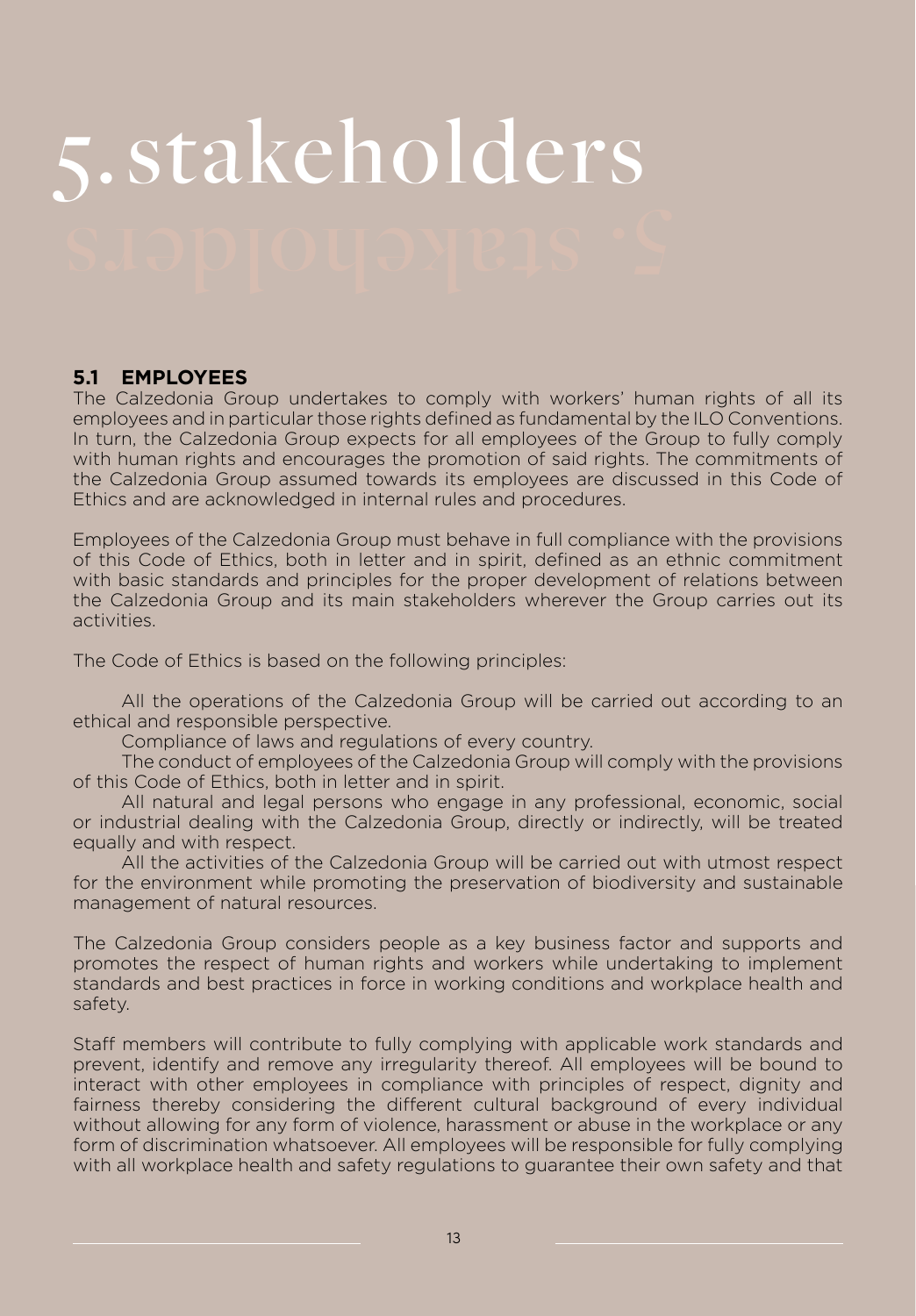of those influenced by their activities. It is expressly forbidden to use any substance that may negatively affect the proper fulfilment of the professional obligations.

#### **5.1.1 RESPECT FOR COMPETITION**

The Calzedonia Group is a loyal competitor within the market and does not accept any deceptive, dishonest or malicious conduct. Any gathering of information or market research will be conducted by employees of the Calzedonia Group without violating any personal data protection regulations. Employees will not accept any information on any competitor that is acquired improperly or in breach of the confidentiality obligation that the legitimate owners of said information have. In particular, special attention must be taken in order to prevent the infringement of any company trade secret in case in which professionals from other competitor companies operating in the sector become part of the Calzedonia Group.

Likewise, employees will refrain from disclosing any malicious or false information regarding the competitors of the Group. Except for sales activities in stores, with respect to dealings with third parties, employees of the Calzedonia Group will, as general rule, avoid any cash payment or payment in other currency other than the one agreed, unless they are transactions of minor value. In any case, payments shall conform to the policies defined by the Financial Management Department of the Calzedonia Holding S.p.A. Group. Likewise, employees shall have special control on any unplanned payment made to third parties or made by third parties not mentioned before in the respective agreements; on payments made to any current account other than the usual account used for transactions with certain organisations or persons; on payments made to or by any person, company or organisation or on any account opened in any place of the world that is considered a tax heaven or on payments made to organisations whose shareholder, owner or final beneficiary is not identified. Employees shall require the observance of all applicable laws on processes for new registrations or declarations of origin of goods thereby ensuring that the standards and procedures set out by the Group are observed.

#### **5.1.2 CONFLICT OF INTERESTS**

Employees of the Calzedonia Group will avoid any situation that may cause any conflict between their personal interests and those of the Group. Moreover, they will refrain from representing the Group and from participating or expressing their own opinion during any decisional activities if they themselves or through any related party have any personal interests, directly or indirectly. They may not rely on their own position within the Group to gain an economic or personal benefit of any sort or to take advantage of any business opportunities for themselves.

Employees of the Calzedonia Group may not conduct activities as consultants, executives, directors, employees or advisors of any competitor company of the Calzedonia Group, unless said services are carried out upon request of the Calzedonia Group.

The Calzedonia Group respects the private life of its employees and consequently the privacy of their decisions. Within the framework of said policy of respect, employees are urged to inform the Board of Directors of Calzedonia Holding Spa of any conflict of interest, whether personal or regarding own relatives that may pose a risk to the due objectivity or professionalism in fulfilling own duties within the Calzedonia Group so that the respective measures for the mutual benefit of the Group and involved persons can be taken accordingly.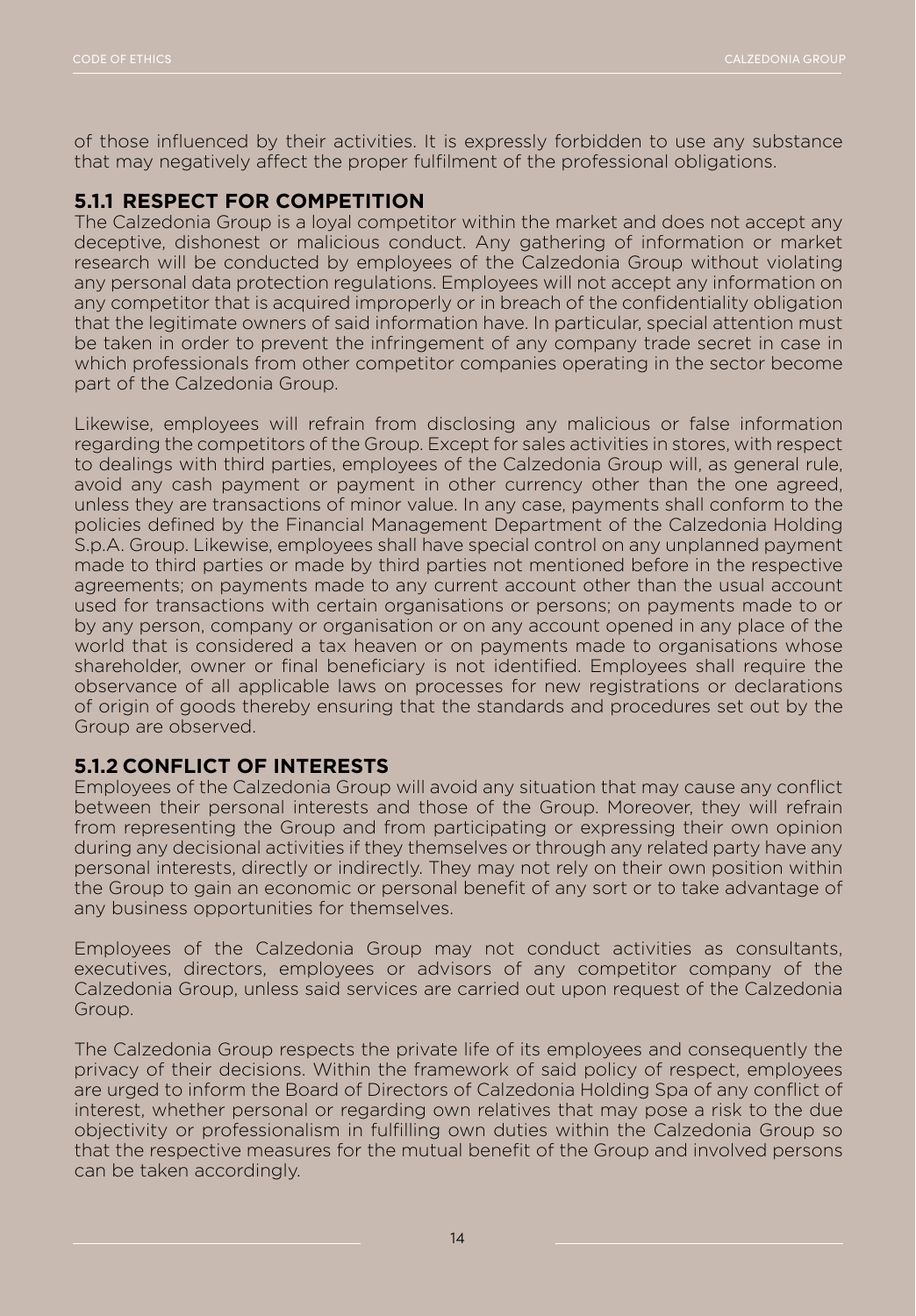#### **5.1.3 CONDUCTING OTHER ACTIVITIES**

Employees of the Calzedonia Group may conduct any other work or professional activities in addition to those carried out for the Calzedonia Group, solely in case in which said activities do not jeopardise the integrity and efficiency required to fulfil their duties. Any job or professional activity conducted outside the Calzedonia Group that may influence the job schedule with the Group or compromise the required efficiency in carrying out the job, must be authorised beforehand by the company's Human Resources Department. The Calzedonia Group prepares its business model without any political interference in the communities where it runs its production, distribution or commercial activities. Any dealings that the Calzedonia Group may have with any government, authority, institution or political party, will be based on principles of legality and neutrality.

Employees' right to take part in legitimate political activities is admitted, as long as said activities do not interfere with the due fulfilment of their job for the company and as long as they are carried out outside the work schedule and outside any facility of the Calzedonia Group so that said activities are not attributed to the company.

#### **5.1.4USING THE COMPANY'S PROPERTY AND SERVICES**

Employees of the Calzedonia Group will ensure that the property and services of the company are used efficiently and will not use said property for personal gains.

To that end, employees of the Calzedonia Group will never use equipment provided to them by the company to install or download any software, application or content for illegal purposes that violate the company rules or that may damage the reputation of the company. They will not use any sum of money or company letterhead paper to make payments of any sort that are not connected to their professional duties.

Employees will be aware that documents and data stored in systems and IT devices of the Calzedonia Group may be subject to revision by their respective company units or by third parties appointed by the company of a third party appointed by the same company, if required, and as long as is permitted by applicable laws.

#### **5.1.5 DEALINGS WITH PUBLIC AUTHORITIES AND GOVERNMENT EMPLOYEES**

Staff members of the Calzedonia Group will maintain legitimate, ethical relations and will be respectful of authorities and public institutions in countries in which it engages in business, in line with international anti-corruption standards and policies. Those in charge of maintaining any dealings in general with representatives of public authorities will be bound to obtain prior express authorisation of the Group for said dealings.

Any member of staff who deals with public administrations must formally document all the decisions taken and ensure the observance of internal and external rules in order to facilitate the verification process by third parties or by internal or external audit bodies of the Group and regulatory compliance in the field. As a general rule, employees of the Calzedonia Group may not offer or grant, request or accept, directly or indirectly, any gift, donation, favour or compensation, regardless of the nature or from any public or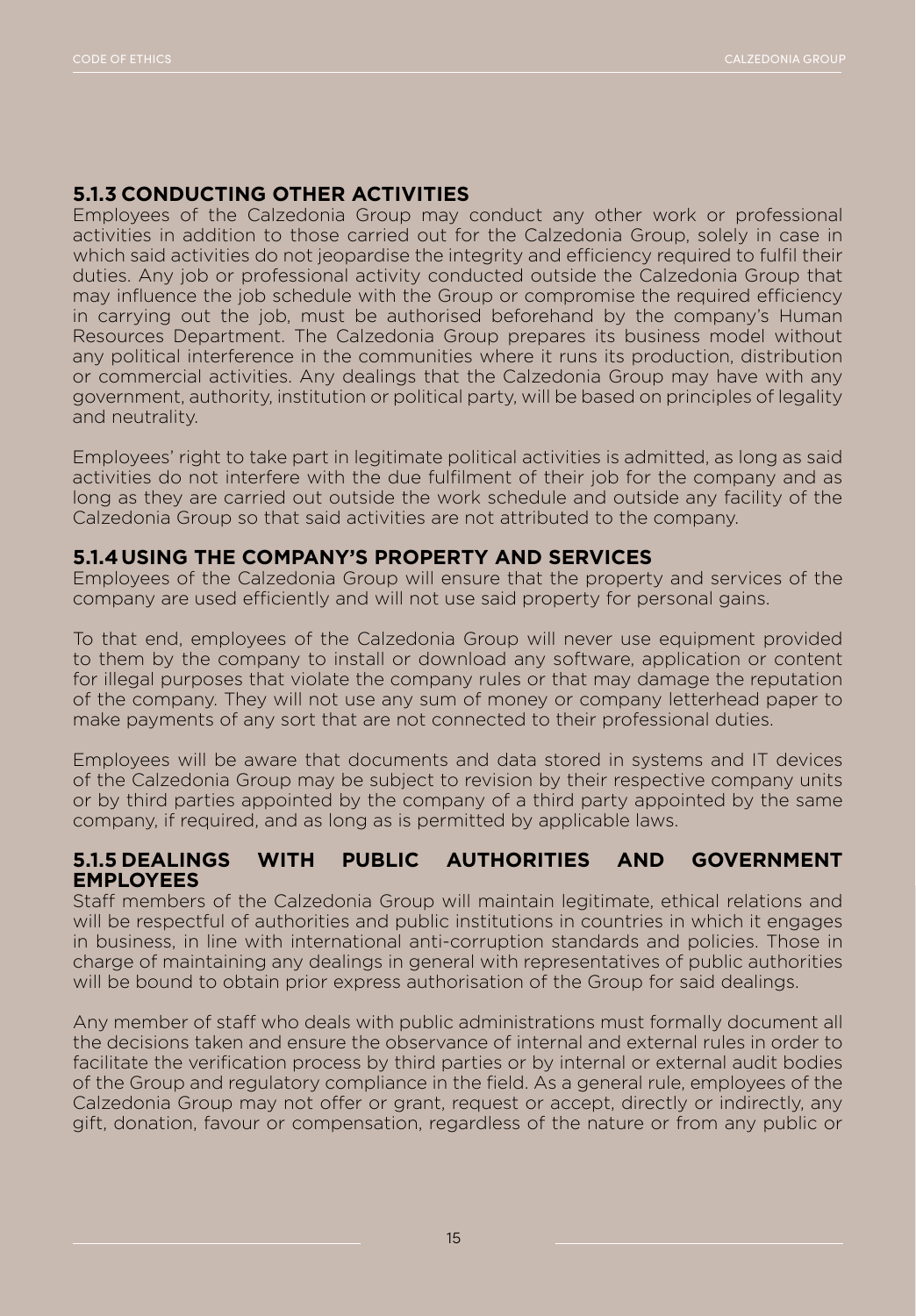state authority.

Nevertheless, the above does not apply to gifts or presents of low value that are considered fair and reasonable based on local customs and that are transparent and donated for reasons related to lawful interests and are socially accepted and furthermore made on an occasional basis in order to prevent that their contents and recurrence may persuade independent third parties to pose a threat to the good faith of the employee of the Group. Cash gifts are expressly prohibited. Each employee will be bound to stay duly informed on local practices and duly assess said practices by taking in consideration the interest and good name of the Group. In any case, practices regarding gifts and presents will be duly monitored, assessed and registered by the Group.

The staff of the Calzedonia Group will refrain from making any facilitating payments, consisting in giving money or any other object of value, regardless of the amount, with the purpose of guaranteeing or speeding up any bureaucratic procedure, regardless of its nature, with any court, public administration or official agency. Staff members shall refrain from gaining any undue tax benefit for the Calzedonia Group and will ensure that information for tax authorities are true and accurate and that they duly represent the actual condition of the Group. The above persons will also ensure that the support requested or received from public authorities is duly allocated and that the request for said support is transparent thereby preventing encountering changes in said requests in order to receive said support or allocate it to any use other than its intended use. The staff of the Calzedonia Group is bound to strictly comply with applicable regulations of countries where international commerce restrictions are in force.

#### **5.2 SUPPLIERS**

All manufacturers and suppliers who work with the Calzedonia Group undertake to respect human rights of workers and employees thereby involving their business partners to pass on the principles set out in this Code of Ethics.

The Group sets out the minimum standards for an ethical and responsible conduct that must be observed by all its manufacturers and suppliers. Likewise, they shall allow any monitoring activity by the Calzedonia Group or by authorised third parties in order to verify said compliance.

All manufacturers and suppliers that are part of the production line of the Calzedonia Group (purchasing, manufacturing and finishing) shall be bound to comply with the principles set out in this Code of Ethics. Manufacturers and suppliers will pass on said principles to all employees and whoever is in any way involved in the Distribution Chain of the Calzedonia Group. The Calzedonia Group undertakes to allocate the necessary resources so that manufacturers and suppliers are aware and understand said Code of Ethics and are able to ensure their observance.

All manufacturers and suppliers are aware of this Code of Ethics and undertake to ensure that the principles and standards set out thereto are observed.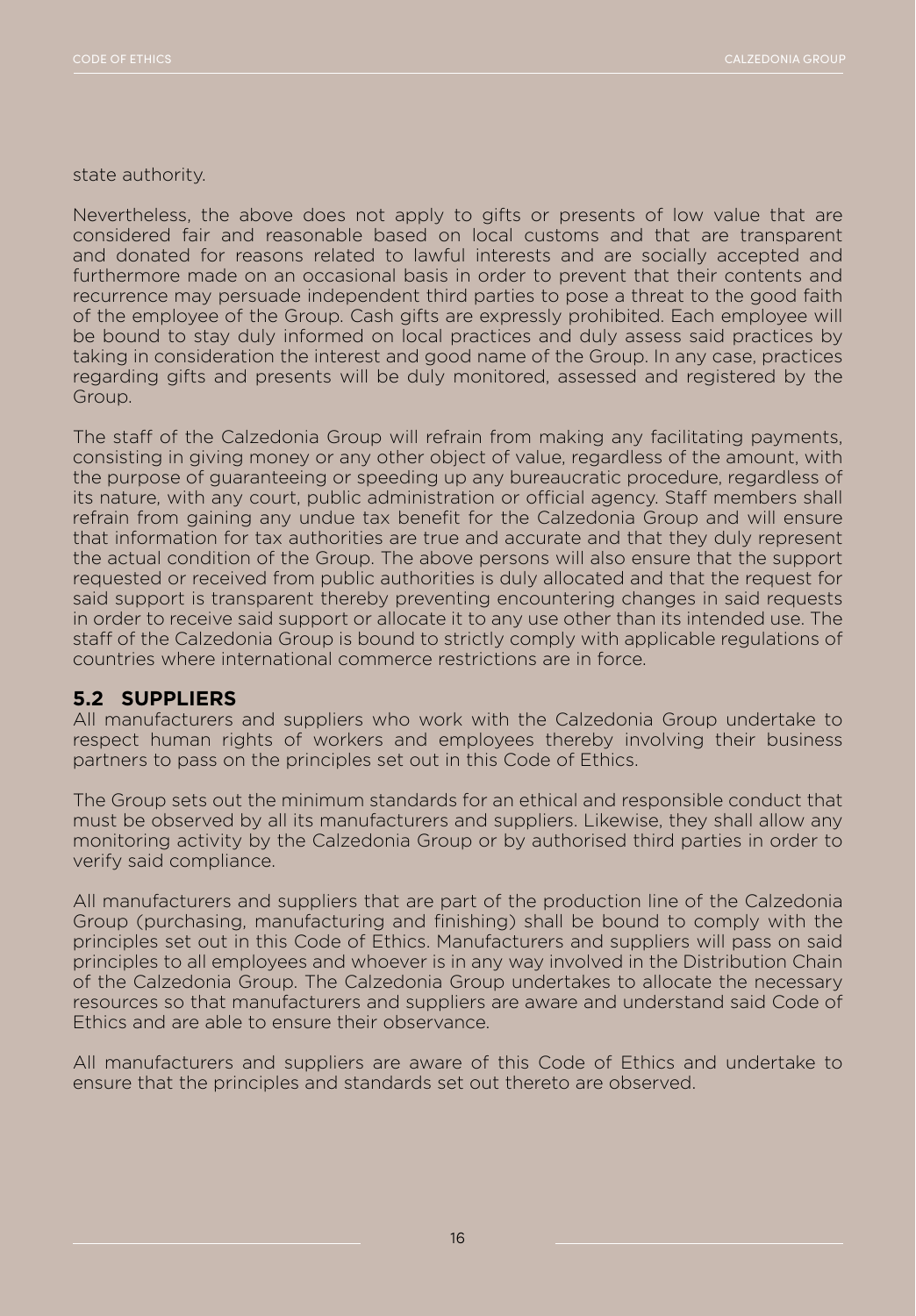In particular, the following principles are outlined:

a) Compliance with applicable laws and regulations on labour in countries in which the Group operates, in addition to ILO conventions and other international standards thereby paying special attention to observing human rights within the scope of the United Nations Guiding Principles on Business and Human Rights.

b) Promotion of sustainable production environments in geographical areas considered strategic for implementing the business model of the Calzedonia Group. Manufacturers and suppliers will be duly committed at any time to ensure environmental protection and compliance with standards and requirements of the applicable local and international laws and regulations. Likewise, they will be committed to observing environmental standards set out by the Calzedonia Group, including, if applicable, the necessary measures to reduce and compensate said impact in order to implement said standards.

c) Constant improvement process through social dialogue and coordination with the various stakeholders of the Group, namely non-governmental organisations, trade associations and international buyers.

Manufacturers and suppliers will not assign any jobs to third parties without the prior written authorisation of the Calzedonia Group. Whoever outsources any jobs will be responsible for making sure that this Code of Ethics is implemented by said third parties and their employees. Likewise, manufacturers and suppliers shall apply the principles of this Code of Ethics to any worker involved in their distribution chain while guaranteeing transparency of the conditions and workplaces of said home workers.

Manufacturers and suppliers are responsible for ensuring that all finished products of the Calzedonia Group conform to the standards of the Calzedonia Group on health and safety of the products so that the marketed products can be free of any risks to customers.

#### **5.2.1 RELATIONSHIPS WITH SUPPLIERS**

Employees of the Calzedonia Group shall maintain legitimate, ethical and respectful relationships with suppliers.

Suppliers will be chosen based on principles of objectivity and transparency by putting together the interests of the Group in pursuing the best conditions with the interest in maintaining stable relationships with ethical and responsible suppliers. All suppliers working with the Calzedonia Group undertake to respect human rights and the rights of all workers and employees thereby involving their business partners and passing on said principles. By no means shall the Calzedonia Group accept a breach of any of these principles.

Any activities regarding the purchase and procurement sector shall be carried out in full compliance of prevailing standards and applicable corporate procedures. All decisions taken in this matter shall be highlighted, supported and audited if revised by third parties or by internal control bodies of the Calzedonia Group. Staff of the Calzedonia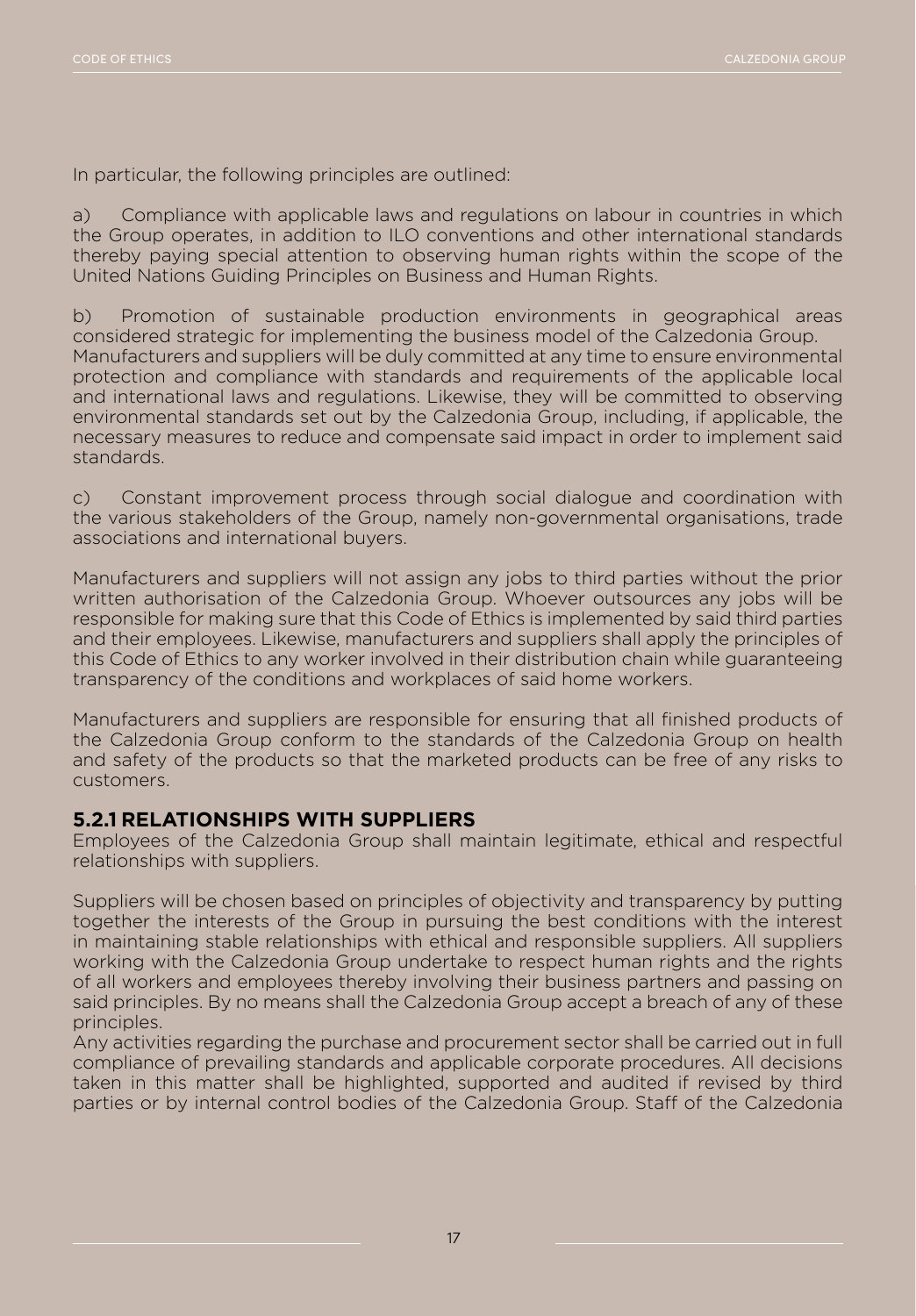Group will be bound to protect any commercially sensitive information regarding the terms and conditions set out by the Group on its supply chain. Manufacturers and suppliers will guarantee integrity and confidentiality of the information gathered from their business relationship with the Calzedonia Group. The confidentiality obligation shall remain in force even after the contract with the Calzedonia Group is terminated and will include the obligation to return any materials regarding the company that are held by the manufacturer or supplier.

Manufacturers and suppliers shall conduct their activities with honesty, responsibly and in a transparent manner by maintaining a proper accounting system where their decisions can be easily traced as preventive measure against any type of corruption, bribery or extortion that may occur. Manufacturers and suppliers are bound not to offer, grant, request or accept any gift or donation from buyers of the Calzedonia Group that may constitute a breach of the provisions of said corporate rules. Manufacturers and suppliers are bound not to offer or accept any type of remuneration that is aimed or that may be perceived as aimed to influence the impartial judgement or objectivity of the parties appointed by the Calzedonia Group to conduct inspections and compliance audits with respect to the company rules. Employees of the Calzedonia Group will not request or accept from suppliers any information regarding the terms agreed with any competitor of the Calzedonia Group.

Employees of the Calzedonia Group may not offer, grant, request or accept, directly or indirectly, any gift, present, favour or remuneration in money or in kind, regardless of its nature, that may affect the decisional process regarding the fulfilment of the duties related to their position. Any gift or present received in breach of the provisions of the corporate rules will be returned immediately and will be notified accordingly to the Compliance Department. If returning said gifts or presents is considered reasonably unlikely, they shall be delivered to the Compliance Department which in turn after issuing the respective receipt will transfer it to charity. In particular, no employee of the Calzedonia Group my offer, grant, request or accept any gift or present from any person or entity with whom the Calzedonia Group engages in any dealing whatsoever, for an amount whose single sum or total sums exceeds Euro 150 in a period of one year or equivalent sum in the local currency. Cash gifts are expressly prohibited.

#### **5.3 BUSINESS PARTNERS**

Business partners of the Calzedonia Group are bound to comply with and promote internationally recognised human rights in the fulfilment of their duties. To that end, the Calzedonia Group will make every effort to ensure the observance of said obligation. To that end, any company that engages in business with the Calzedonia Group through any sort of joint venture or franchising, will be considered a business partner.

#### **5.4 SHAREHOLDERS**

The Calzedonia Group runs its business in compliance with corporate interests, it being understood as the feasibility and maximisation of the company's long-term value, in the common interest of all shareholders.

The Calzedonia Group is a private group whose shares are not listed and whose number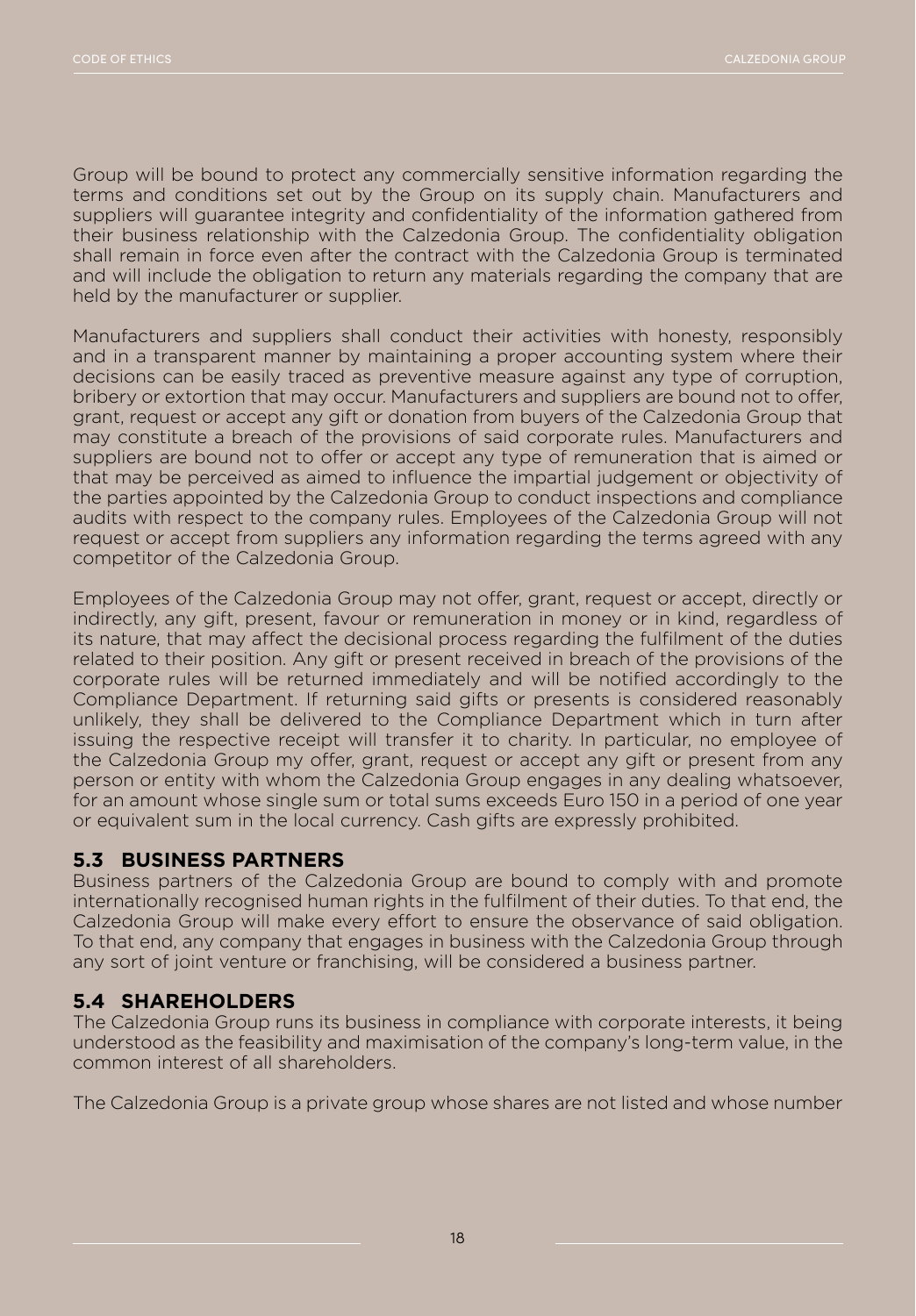of shareholders is currently limited.

The principles that regulate dealings with shareholders are based on transparency and promotion of informed participation that promotes the social and environmental sustainability of the company as a way to create value for all its stakeholders in a responsible manner.

#### **5.5 CUSTOMERS**

The Calzedonia Group respects the human rights of its customers and undertakes to communicate with them in a clear and transparent manner and supply safe products and services. As far as its products are concerned, the Calzedonia Group undertakes to offer its customers a high standard of excellence, quality, health and safety. Products will be made ethically and in a responsible manner, in compliance with standards of the Group in terms of health and safety.

The Group rejects any form of discrimination against its customers and will respect their rights to privacy every time by protecting and making proper use of their personal data.

The commitment of the Calzedonia Group towards its customers pervades the entire business model of the Group, all work areas and in particular all products sold by the company. The most important principles that regulate the relationship between the products sold by the Calzedonia Group and its customers are as follows:

a) Responsible design of clothing, promoting the use of raw materials and textile fibres from traditional cultivations and sustainable fibres, to the extent compatible with market requests.

b) Ethical and responsible production of goods.

c) Compliance with the strictest standards on health and safety.

#### **5.5.1 DEALINGS WITH CUSTOMERS**

All employees will be bound to act in compliance with guidelines of respect, dignity and justice when dealing with customers thereby considering the different cultural background of each individual without allowing for any form of discrimination based on race, religion, age, nationality, gender or for any other personal or social condition, except for qualifications and abilities, paying special attention to the integration of people with disabilities within the working life.

The Calzedonia Group protects its customers by establishing and requiring all its suppliers, mandatory standards on the health and safety of products while ensuring that all the goods sold by the Group are not harmful for the health and safety of customers. Employees of the Calzedonia Group will be bound to ensure that said standards are duly observed, in addition to any other regulation or standardised procedure on labelling, quality and clothing characteristics.

When performing their professional duties, the employees of the Calzedonia Group will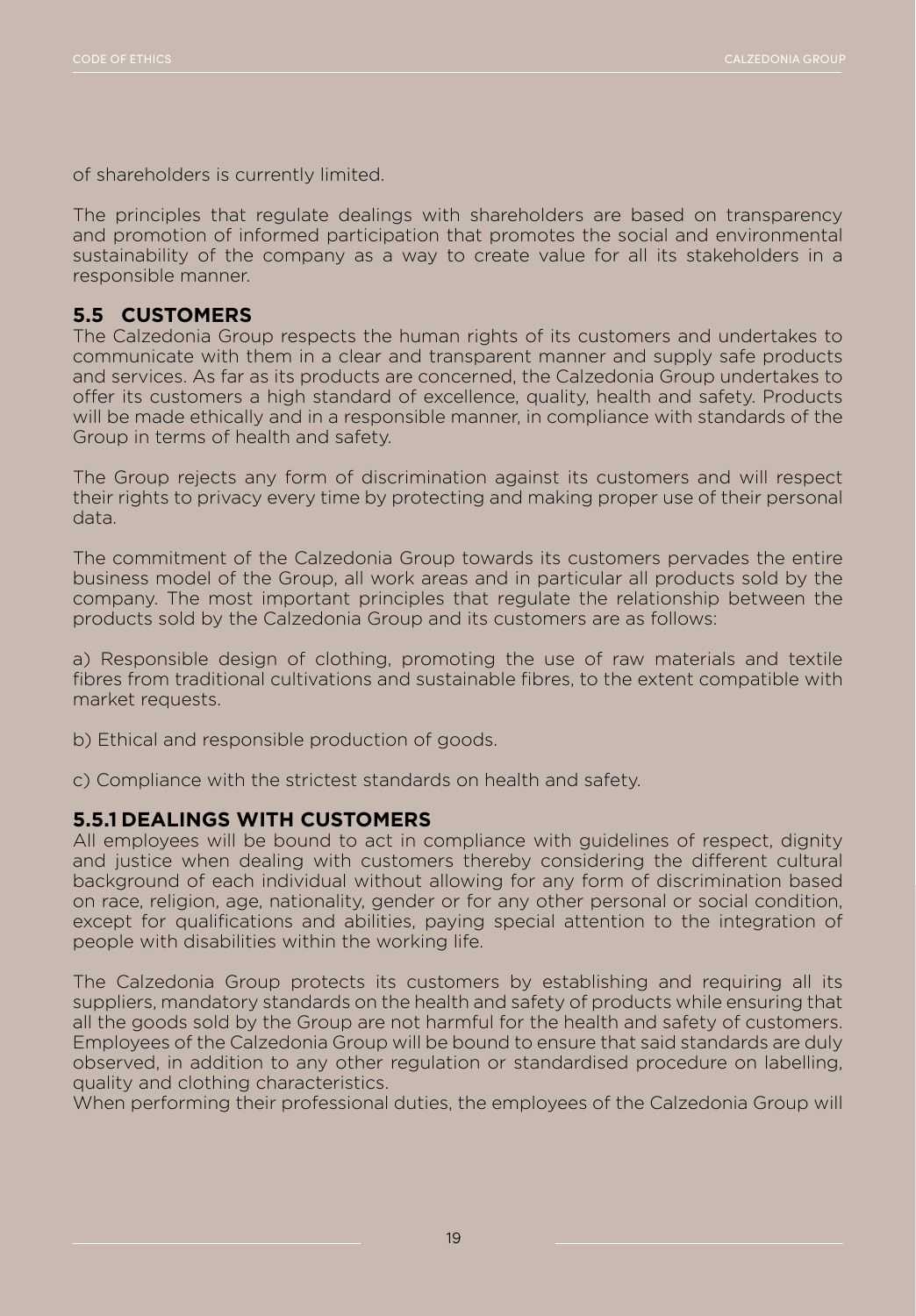promote products of the Group based on objective standards without distorting their description or characteristics.

The Group will conduct promotional activities in an honest manner to avoid providing any false or deceptive information that may mislead its customers or third parties. Likewise, the contents shown on any promotional or advertising support will present or promote the image of healthy people, avoiding any sort of stereotypes far from reality.

Staff of the Calzedonia Group will guarantee the security of any means of payment used at the stores of the Group, whether they are physical stores or online stores, the purpose being to guarantee proper traceability of billing and collection procedures, protecting the data of customers and preventing any frauds.

#### **5.6 THE COMMUNITY**

The Calzedonia Group encourages and supports the promotion of human rights in local, national or international communities where it operates. As integration of the impact of own business activities, the Calzedonia Group applies its social investment model, driven by its commitment towards global welfare and the strengthening of the communities where the Group is involved. This way of considering social investment implies for the Calzedonia Group to voluntarily participate to socially responsible practices that create value in the community and company.

The Calzedonia Group sees investments in the community as an opportunity to contribute to the development of the company based on the use of corporate resources. This way of considering the investment strategy is based on the following assumptions:

a) that the Calzedonia Group adopts socially responsible practices that create value for the community and the company.

b) that the investment actions in the community carried out by the various companies of the Group are consistent with the corporate strategy.

c) that a high level is guaranteed in terms of reputation, transparency and best practices by social organisations that implement projects where the Calzedonia Group participates.

Any cash contributions or contributions in kind made by the Group, where applicable, towards any political party, institution or public authority, will always be made in compliance with applicable legislation, guaranteeing the principle of transparency.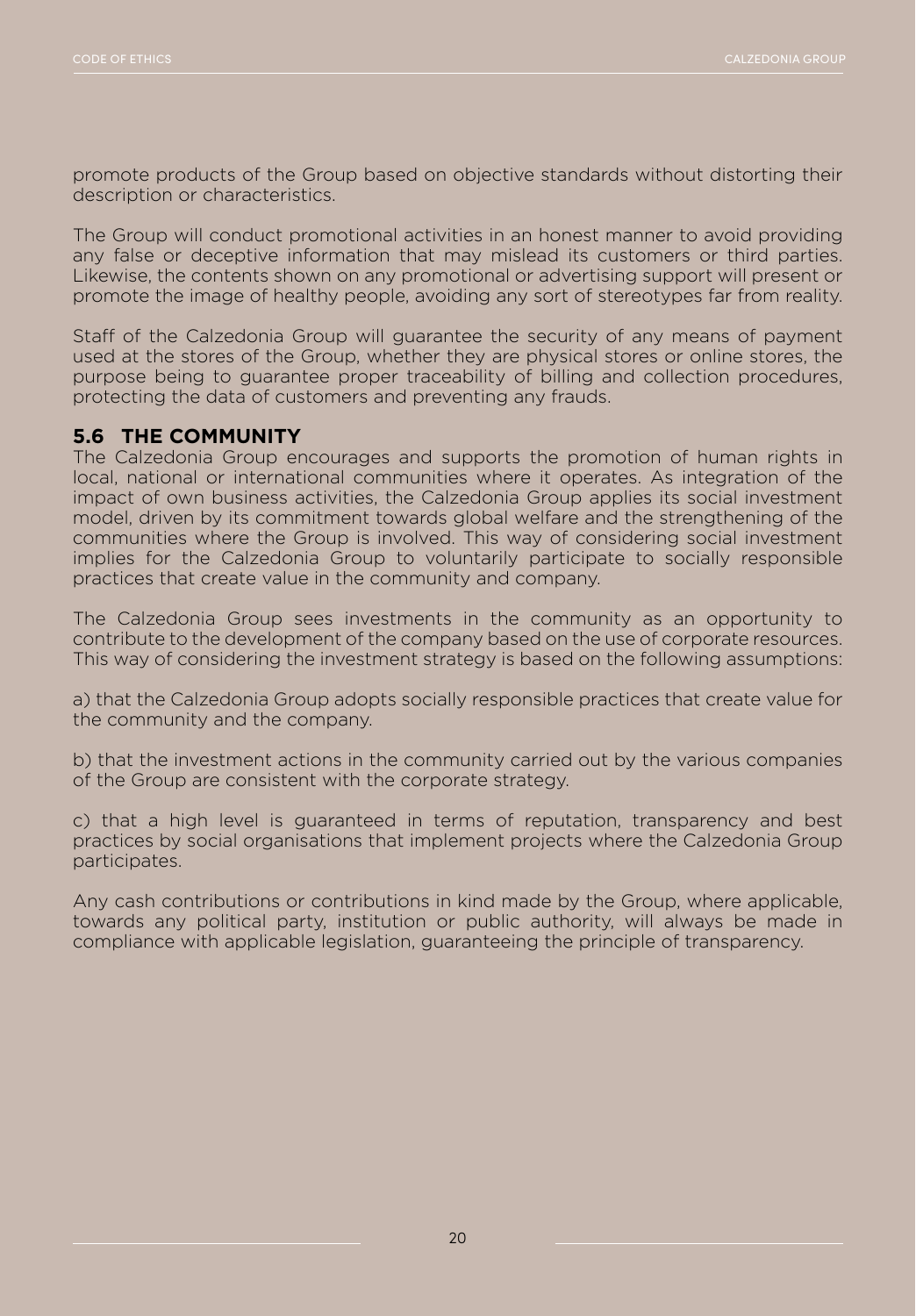## 6. the enviroment

The Calzedonia Group will conduct its activities in the most eco-sustainable manner possible by encouraging the preservation of biodiversity and sustainable management of natural resources, as deduced from the Group's environmental policies. The Calzedonia Group undertakes to minimize environmental impact through the entire life cycle of its products, from the purchase of raw materials or production thereof directly from natural resources until the end of their life cycle thereby implementing in every phase of design, manufacturing, distribution and retail sale and final use, a series of measures aimed at reducing and compensating said impact.

The principles that regulate the procedures of the Group on the environment are as follows:

a) Observance of applicable environmental laws and regulations and any other obligations related thereto thereby paying special attention to preventing pollution while minimising, where possible, the potential environmental impact generated by its own line of production with respect to natural resources and people.

b) Environmental protection and implementation of measures for constant improvement on the reduction of direct and indirect greenhouse gas emissions, reduction of consumption of natural resources, monitoring of spills of potentially hazardous chemicals and implementation of our environmental management system in its entirely.

c) Consideration on the consequences of climate change, water management and biodiversity protection in the planning and implementation of own activities and those of own business partners, manufacturers and suppliers thereby encouraging environmental awareness.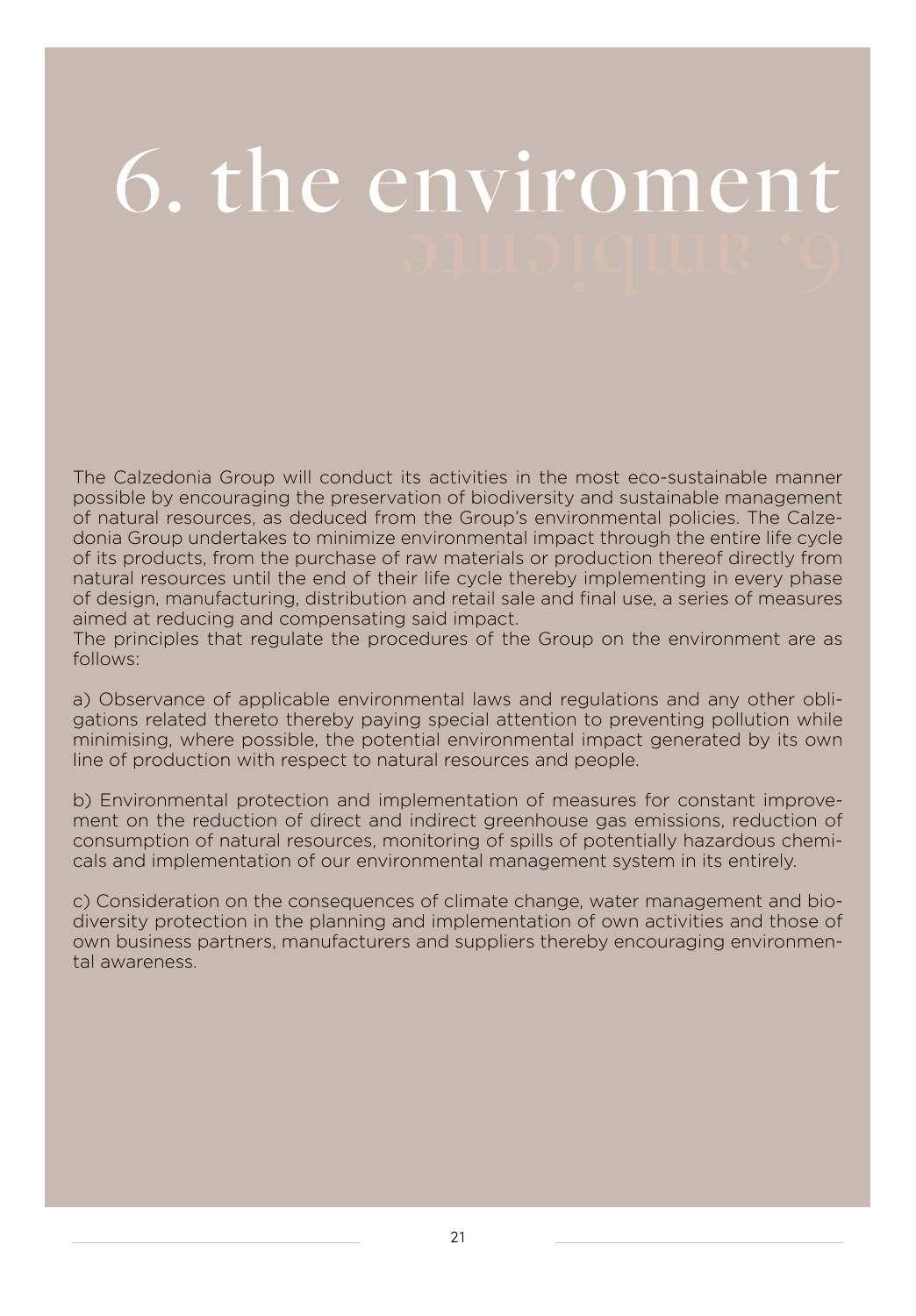## 7. animal walfare

During its procurement activities of raw materials from animal origin (such as for example, hides, feathers, etc.), the Group requires its collaborators and suppliers to ensure that said materials are not obtained from cruel farming practices and that maltreatment and other detrimental activities are rejected.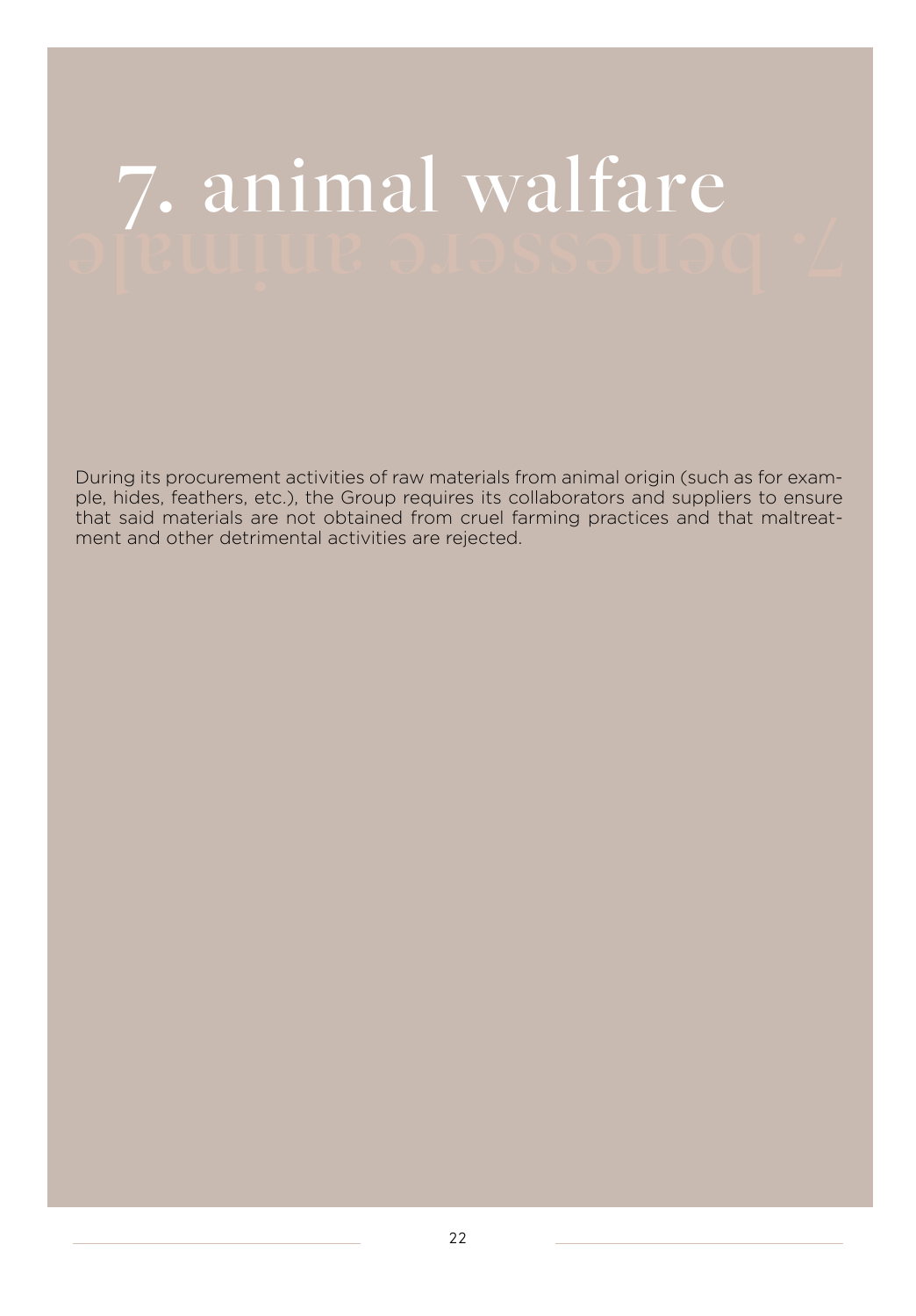## 8. Compliance system and internal control

The responsibility of the internal control, management and risk reduction system is vested in the Board of Directors in its entirely which shall set guidelines and regularly ensure the suitability and effectiveness of the operation. Directors conduct constant assessments on the suitability of the organisation and monitor the risks according to the analysis deriving from information flows regarding the internal and external environment. The creation of a compliance and control system allows the company to identify the necessary risk prevention, control and reduction instruments hence allowing for discrepancies to be identified among the preset goals and pursued results and consequently intervene to implement the appropriate corrective actions.

To that end, the Calzedonia Group intends to clearly indicate the resources and instruments provided to manage and cut down own business risk in a transparent manner while clearly stating the methods through which said instruments are integral part of the organisational fabric of the companies in direct correlation with its stakeholders, not only the territory and stakeholders in general, but mainly evidence of the commitment and propensity of the Group's activities and management in the interaction dynamics with employees and collaborators in terms of inclusion, in the perspective of protecting corporate assets and with them, safeguard the company that creates jobs and value.

From the start, Calzedonia has paid special attention to its Compliance and Internal Control System through strict business policies aimed at observing national and international laws and regulations, as well as protecting the workplace health and safety. These policies are aimed at preventing offences, promoting fight against corruption, ensuring internal company controls by involving key players: the Board of Statutory Auditors, Independent Auditors, members of the Board of Directors with powers and specific competences allowing a constant flow and exchange of information; the Supervisory Body pursuant to Legislative Decree 231/2001 for companies with an Organisational Model.

Extensive reports on risks (operating, accidental, environmental, insurance-related, privacy, IT) are prepared regularly to monitor the company's general trend while identifying the areas for improvement and related interventions.

Managerial leadership is strengthened by investments on general and specific training with the intent to completing a direct process and pursue values of substantial and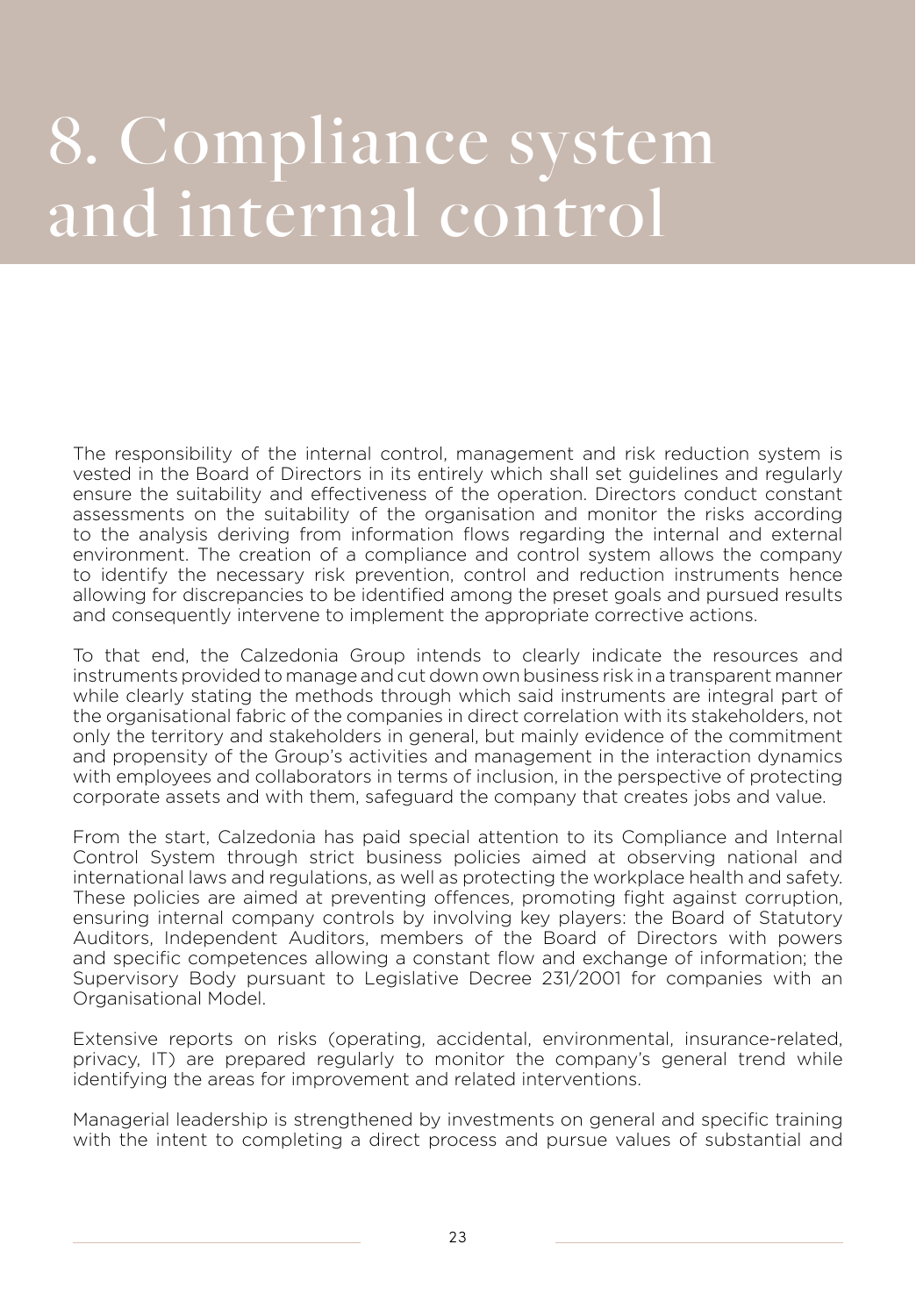procedural fairness, values of transparency and accountability thereby ensuring that operations are efficient, known and are able to be verified and more in general activities regarding management; reliability of accounting and managerial data, as well as financial information (accuracy), compliance of laws and regulations and safeguarding of the corporate integrity, even to prevent frauds against the company while minimizing operational risks.

#### **8.1 231/01 COMPLIANCE SYSTEM**

In Italy, Legislative Decree 231/01 on criminal liability of entities, introduced a new control body: the Supervisory Body.

Established by virtue of article 6, paragraph 1, letter (b) of the Decree, the purpose is to oversee the effective operation and ensure the observance of the Company's offence prevention model, as well as to keep it up-to-date thereby proposing the Board of Directors any changes or additions in all cases in which it is considered necessary.

In the Calzedonia Group, the Supervisory Body consists of three members: two external professionals, experts on criminal law and business risk and one internal member from the legal and compliance area.

The members of the board meet the necessary requirements of honourability, professionalism and independence and carry out the duties assigned to them while guaranteeing the necessary continuity of action.

The Organisational, Management and Control Model envisaged in Legislative Decree 231 is disseminated and integrated within the organisation through training and information actions set off at all corporate levels since the adoption of said instrument and are reintroduced regularly in a single constant cycle of awareness and revision process. The same for external key roles, collaborators and suppliers, the policy is to share general principles to which the Group is inspired by with express request to observe and ensure conforming conduct and that business activities meet the highest standards, as required by Calzedonia.

A proper control and risk management system must also be adopted not only consisting of protocols and disseminated and shared processes of risk management models and offence prevention models, but also consisting of a whistle-blowing internal system that can allow people to report any irregularities or violations of applicable laws and internal procedures in line with best business practices in force nationally and internationally in order to guarantee a specific and reserved information channel, as well as the confidentiality of the one reporting the issue.

A protocol/procedure was adopted within the Group to ensure that those reporting any violations can be protected pursuant to law and can be guaranteed confidentiality. Corporate policies that encourage reporting of unlawful actions or irregularities are favoured.

#### **8.2 COMPLIANCE WITH APPLICABLE LAWS AND INTERNAL REGULATIONS**

Regulatory compliance is a prerequisite of this Code of Ethics. Staff members of the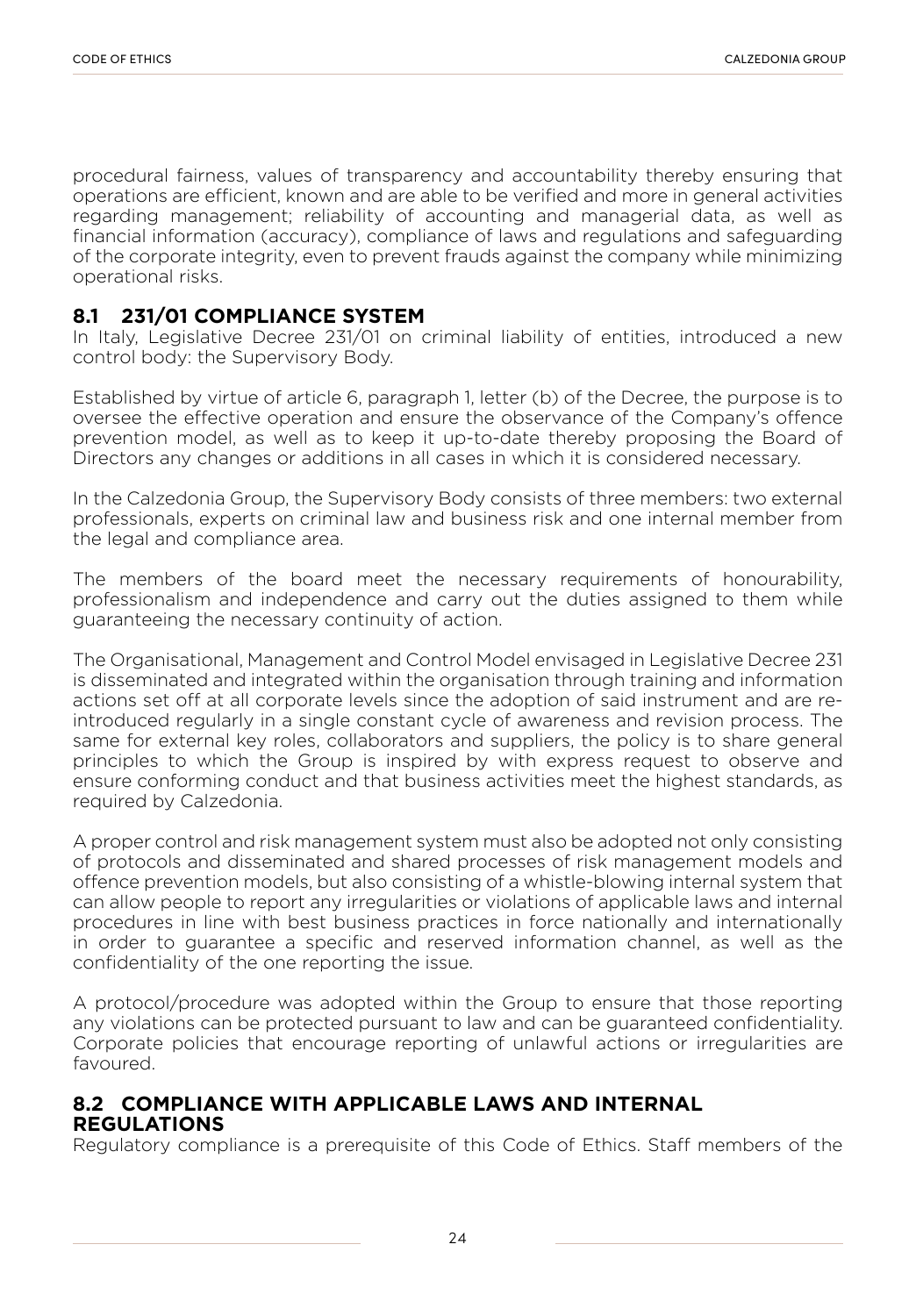Calzedonia Group are bound to comply with all applicable laws and regulations in any country in which the Calzedonia Group manufactures, distributes and sells its own products. The implementation of this Code of Ethics does not imply in any way a breach of any regulation in force in any country in which the Calzedonia Group operates.

The staff of the Calzedonia Group will be bound to comply with the regulations and internal rules of the Group and follow any instructions received on the implementation thereof. Any local Code of Conduct in force shall be aligned and shall meet the standards envisaged hereafter and this Code of Ethics shall prevail over any other internal regulation, notwithstanding the case in which the latter imposes stricter provisions. Said local Codes of Conduct and any implementing instrument will require the prior approval of the Compliance Department.

The Calzedonia Group undertakes to provide its employees all the necessary means in order to be up-to-date and understand the internal and external rules required in fulfilling their duties. If this Code of Ethics is breached, the Group will rely on an investigating and reporting procedure that will allow anyone linked to the Group to report any irregularity that may implicate a breach of this Code of Ethics in full confidentiality.

#### **8.3 PROTECTION OF INTELLECTUAL AND INDUSTRIAL PROPERTY RIGHTS**

The Calzedonia Group undertakes to protect its own intellectual and industrial property rights, as well as those of third parties. The Group also protects copyrights, patents, registered trademarks, domain names, reproduction rights, design rights, database extraction rights and rights on technical expertise. The Calzedonia Group will be responsible for ensuring that its design is original and will require all its suppliers to ensure that designs they provide to the Group are original as well.

It is expressly forbidden for any member of staff to use any work, creation or distinctive mark that is part of an intellectual property or industrial property right of third parties without prior proof that the Group has the respective rights or licenses.

Staff members of the Calzedonia Group will adopt all the necessary measures to protect intellectual and industrial property rights and will ensure that all the processes and decisions thereof are traceable, namely documented and duly supported and checked, specially through licenses for the works, creations or distinctive marks and the implementation of clauses to protect the genuineness and use of the intellectual and industrial rights of third parties for the intended purposes. Intellectual or industrial property rights deriving from the work of employees during their work with the Group and linked to actual or future business activities of the Calzedonia Group shall remain the property of the latter.

Only registered trademarks, images and texts duly authorised by the Legal Department will be used for marketing and advertising purposes.

#### **8.4 CONFIDENTIALITY OF INFORMATION AND PERSONAL DATA PROTECTION**

When conducting own activities, Calzedonia is aware that a significant amount of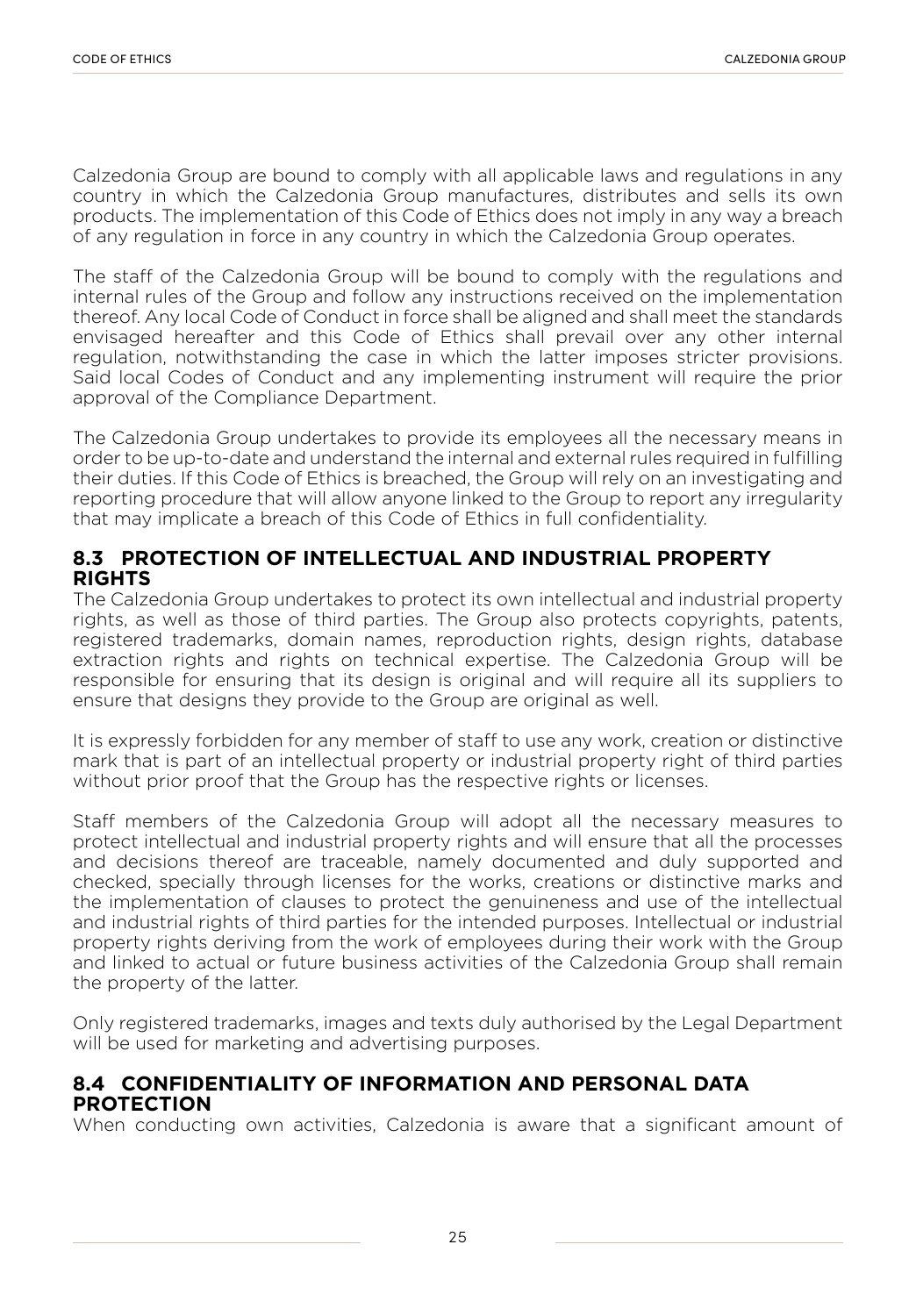confidential information and personal data will be processed; therefore, Calzedonia undertakes to comply with all laws and gradually implement the best national and international practices thereof. Moreover, the Group undertakes to always guarantee the highest levels of security in selecting and using own information technology systems intended to process confidential and personal data.

Staff members of the Calzedonia Group or whoever collaborates with the Group for whatever reason, will be bound to protect the information and know-how generated within the organisation that is property of the Calzedonia Group or under its care. The above staff members will refrain from using any data, information or document obtained during the course of their professional duties for any personal gain. Likewise, they will not disseminate any information to third parties, unless it is required by applicable laws or internal regulations of the Group or if they are expressly authorised to do so. Moreover, they will not use any data, information or reserved document deriving from any third party company without the prior written consent of the latter. Staff members of the Calzedonia Group or whoever collaborates for whatever reason with the Group, undertakes to keep all information confidential and use it according to the respective internal regulations, including information or documents received during the course of their professional duties for the Group. As general rule, unless agreed otherwise, any information shall be considered reserved and shall be used exclusively for the purposes for which they were gathered. Likewise, staff members shall be bound not to copy, reproduce or use said information for whatever reason other than those required for the fulfilment of their duties and not to store them in any information system other than those owned by the Calzedonia Group, unless expressly authorised beforehand.

The confidentiality obligation shall remain effective even after the job contract ends with the Calzedonia Group and shall include the obligation to return any materials linked to the company that the employee has at the time in which the contract ceases with the company.

Staff members of the Calzedonia Group or anyone who collaborates with the Group for whatever reason, shall comply with the personal privacy of any person whose personal data are provided to said staff members, regardless of whether or not they are an employee of the company. Authorisation to process personal data will be granted in relation to specific applications duly supported. Said staff members are bound to strictly observe internal or external regulations required to guarantee the proper processing of personal data and information provided by third parties to the Group.

Calzedonia pays special attention to protecting personal data processed and shared within the scope of its activities thereby implementing the goals set out with the enter into force of the General Data Protection Regulation (GDPR).

Among other things, the GDPR introduced the role of Data Protection Officer or DPO. Said role was historically present in several European legislations and in Englishspeaking nations and constitutes the utmost practical declination of the principle of accountability to which the new regulation conforms. In fact, the DPO is the person assigned by the data controller or data processor to oversee the privacy management model and favour the observance of the provisions set out in the GDPR and to serve as interface between the various key roles involved (data controller and data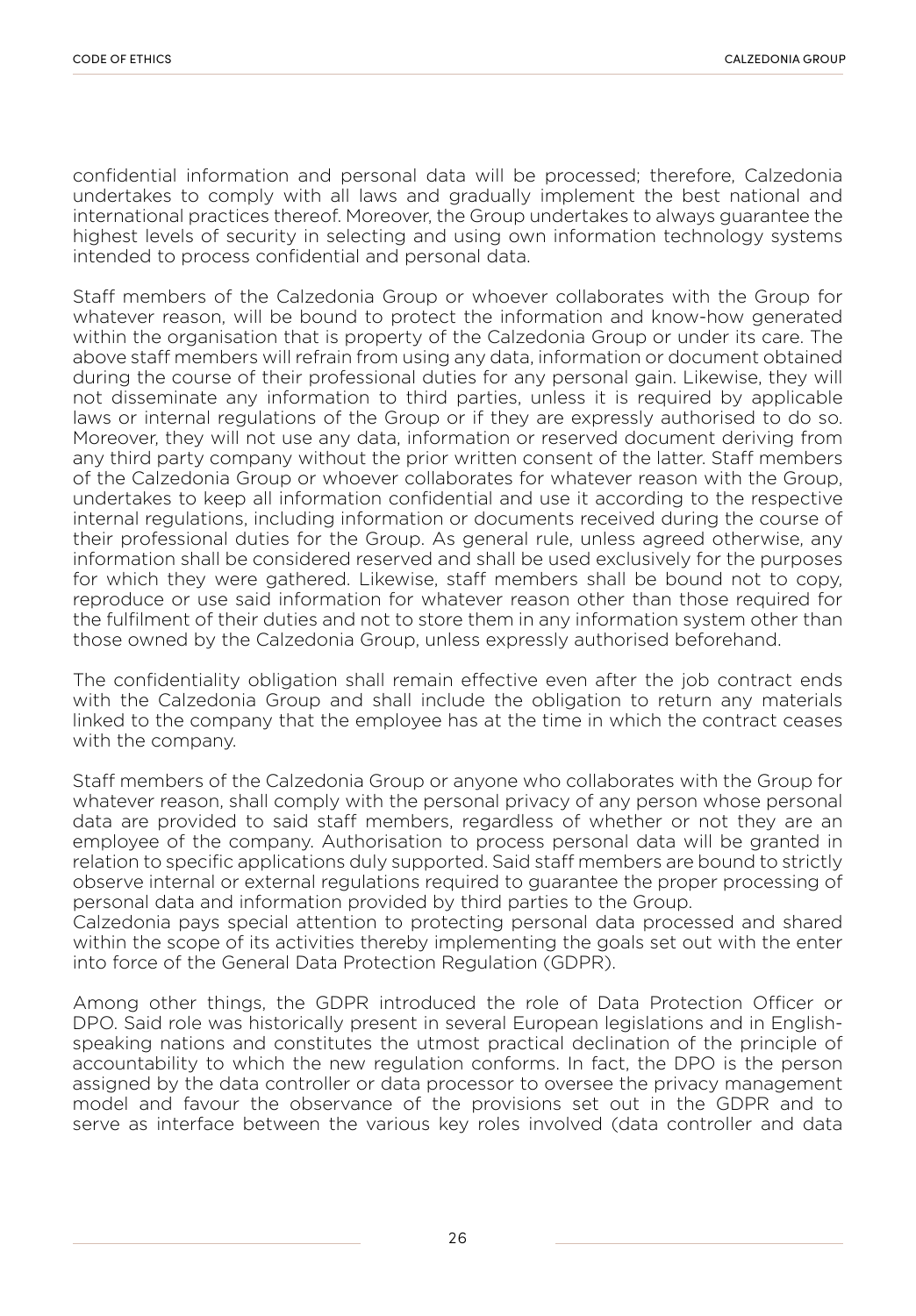processor, control authorities, operating divisions within the company, stakeholders, etc.). Despite not being obliged to appoint a DPO, Calzedonia Holding relied on the rights envisaged in article 37, paragraph 2 of the GDPR to appoint a group DPO and also allow all subsidiaries residing in the EU to appoint the same DPO where require or where possible and prior to agreement with the parent company with evident benefits in terms of synergies and efficiency of management activities and data protection.

When processing personal data of those outside the company and in particular clients, employees, suppliers or any other person or company bound by a contract or in any way to the Group, staff members undertake to comply with the informative obligations and use said data exclusively for purposes expressly covered by a lawful legal basis and store them for the time that is strictly necessary. To that end, the Company shall request the informed consent of data subjects any time it is necessary exclusively for the purpose for which the data is intended. Staff members of the Calzedonia Group shall learn and observe all the internal procedures put into effect for storage, safeguard and access to data aimed at guaranteeing the various levels of security required in relation to their purpose. Employees shall report to the respective office or area any case they become aware regarding the confidentiality of information or personal data protection.

#### **8.5 TRANSACTION RECORD**

All transactions conducted by the Calzedonia Group that may have an economic impact shall be clearly and accurately recorded in the respective accounting registers and shall be made available to internal and external auditors. Moreover, the accuracy and integrity of financial information shall be guaranteed which according to applicable laws, will be disclosed to the market.

The Calzedonia Group undertakes to adopt and maintain a suitable internal financial reporting control system that guarantees the proper supervision of the effectiveness of said system. The accounting registers shall be made available to internal and external auditors at any time.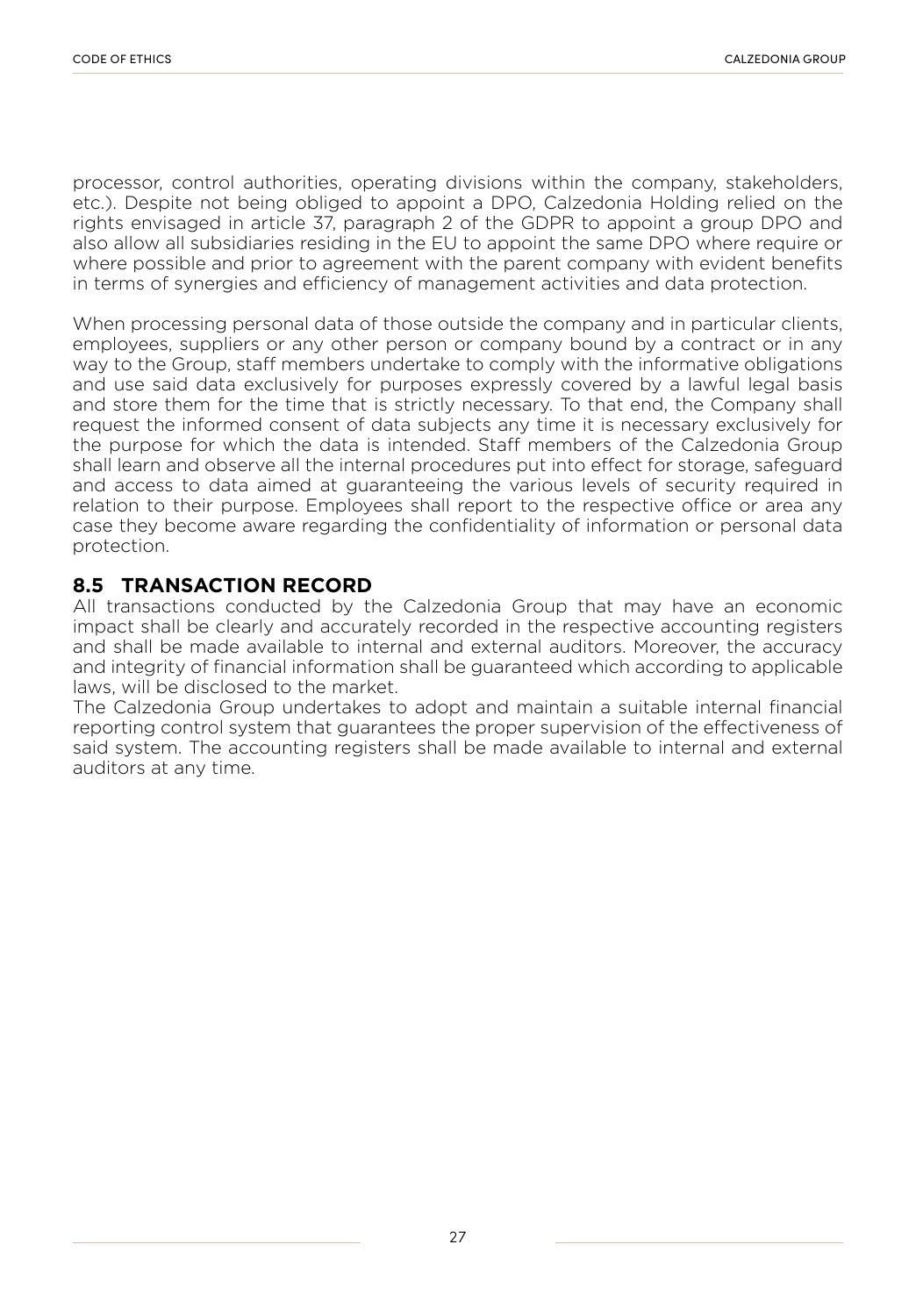# 9. whistleblowing

The Group promotes the prevention and verification of any illicit conduct or in any case conduct contrary to the Code of Ethics and encourages own employees and third parties to promptly report any event they become aware of with respect to own dealings with the Group.

Regardless of the channel used, the Group undertakes to safeguard the confidentiality of those reporting a breach and guarantee that they are not subject to any form of retaliation or discrimination thereby sanctioning those who act with wilful misconduct and gross negligence to report ungrounded cases or whose actions are defamatory